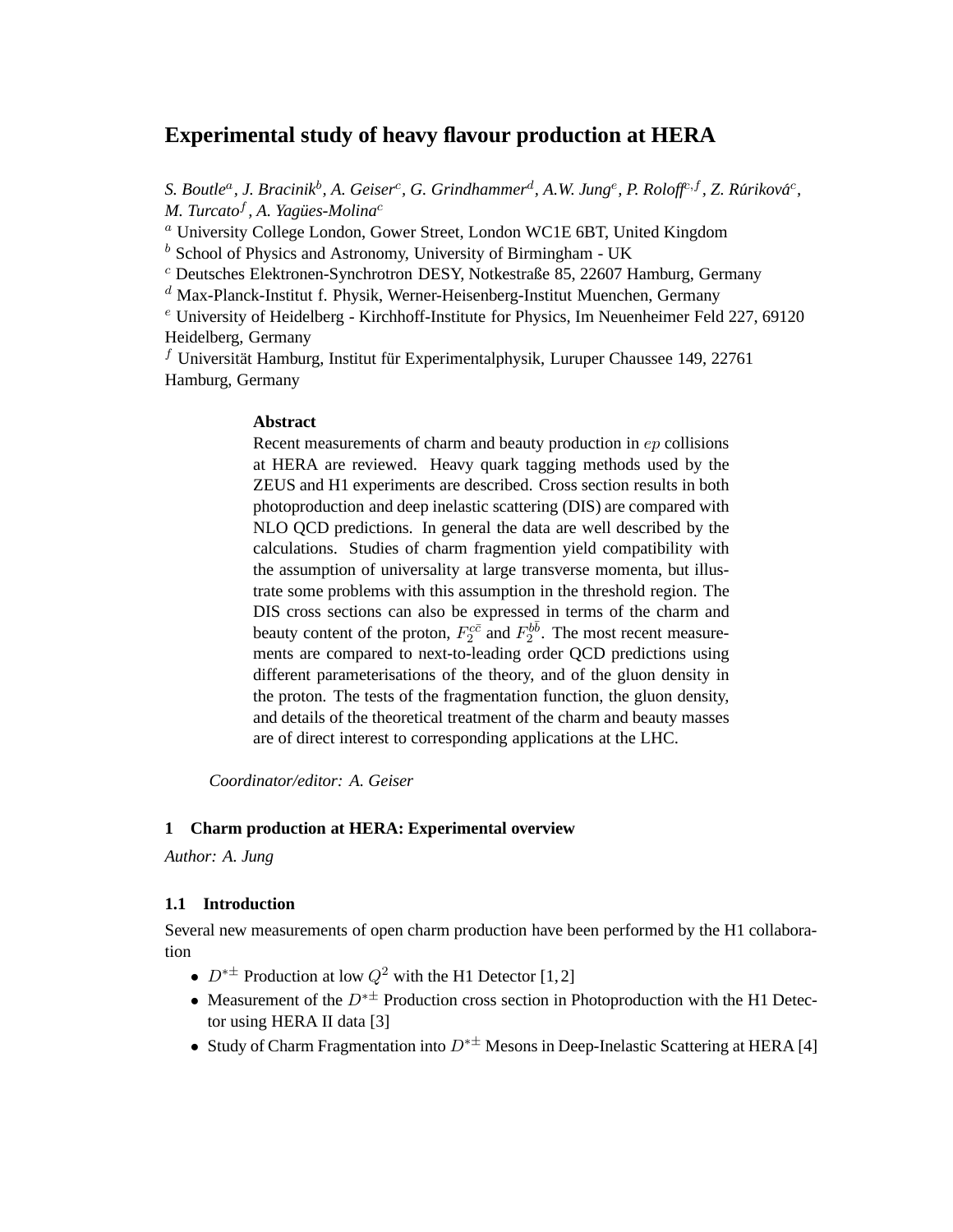and by the ZEUS collaboration

- $D^{*\pm}$  in DIS and Measurement of  $F_2^c$  [5]
- Measurement of  $D^{*\pm}$  Meson Production in DIS ep Scattering at low  $Q^2$  [6]
- Measurement of excited charm and charm-strange mesons production at HERA [7]
- Measurement of the charm fragmentation fractions [8] and fragmentation function [9]

The details of the measurements like the visible range will not be discussed here as they are given in the literature cited for each measurement. For both experiments high statistic charm event samples are tagged by  $D^{* \pm}$  mesons reconstructed in the golden decay channel:  $D^{* \pm} \rightarrow$  $D^0\pi_{\rm slow}^{\pm}\to K^{\mp}\pi^{\pm}\pi^{\pm}_{\rm slow}$ . The well known mass difference method reduces symmetric systematic uncertainties and allows the extraction of the  $D^*$  meson signal by fits out of the background dominated data samples. Other D mesons can also be identified via their characteristic mass peaks. In addition to that method charmed mesons like  $D^+, D_s^+$  mesons are tagged via lifetime measurements from the high resolution silicon vertex detectors used by both experiments in HERAII.

The results on the fragmentation function will be discussed in section 2.

# **1.2 Results of open charm production**

The H1 photoproduction analysis [3] makes use of the H1 Fast Track Trigger (FTT) [10, 11] which enhanced the capabilities of heavy flavor measurements at H1 by a selective on-line track based event reconstruction [12]. Due to these improvements the phase space and the available statistics of the measurement has been significantly enlarged compared to the previous H1 photoproduction analysis [13].

The large statistics allows precise double differential measurements. For the H1 photoproduction measurement the data are reasonably well described except for special regions of the phase space and correlations. Especially the  $W_{\gamma}$  dependence is not described by the NLO prediction using the FFNS. The correlation between  $\eta$  and  $p_T$  as shown in Figure 1 (right) is compared to the NLO QCD predictions in the FFNS [14] and GM-VFNS; it turns out that the NLO QCD predictions are able to describe the correlation between  $\eta$  and  $p_T$  in photoproduction. Nevertheless the NLO predictions show an increasing deficit at forward  $\eta > 0$  which is largest at high  $p_T$  where the  $D^*$  data prefer the upper edge of the error band. For the photoproduction regime the relatively large theoretical uncertainty especially at small  $p_T$  arises from the scale variation. For comparison also the double differential measurement in DIS from H1 is shown on the left side of Figure 1. The H1 DIS analysis [1] uses the full HERAII luminosity. Because of the large statistics the analysis is almost everywhere dominated by the systematic error. The use of electron and hadron quantities combined in the  $e\Sigma$  reconstruction method [15] for the reconstruction of the kinematic variables allows lower inelasticities and smaller systematic uncertainties compared to previous H1 DIS analyses [2].

The measured single and double differential  $D^*$  production cross sections are in general well described by the next-to-leading order QCD predictions in the FFNS. The theoretical uncertainty of the predictions is dominated by the mass variation of the charm quark but is in general smaller than in photoproduction because of the additional scale  $Q^2$ . The small excess in data at forward directions  $\eta > 0$  (seen previously by H1 [2]) turns out to be located at low  $p_T$  as it can be seen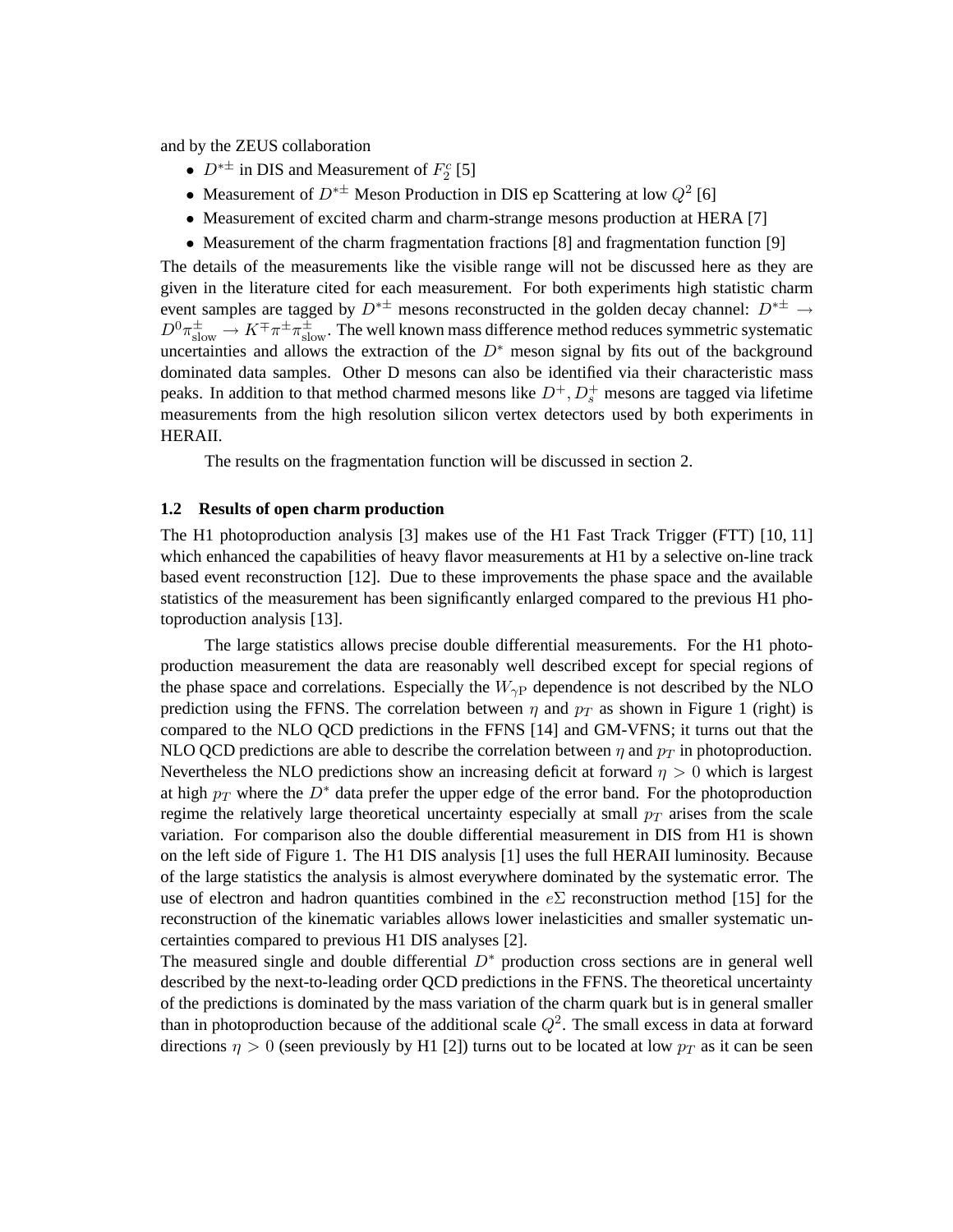

Fig. 1: The double differential cross section in  $\eta(D^*)$  and  $p_T(D^*)$  for the DIS (left) and photoproduction (right) regime compared to the NLO QCD predictions.

in comparison to the NLO prediction for the double differential distribution (see Figure 1 left). The data are above the predictions for the low  $p_T$  region at forward directions which is different to the photoproduction region where the data prefer the upper edge of the prediction at large  $p_T$ . The small discrepancy at forward directions can already be seen in the single differential  $\eta(D^*)$ distribution in comparison to the NLO QCD prediction as shown in Figure 2 left. The recent



Fig. 2: The  $D^*$  cross section as a function of  $\eta(D^*)$  as measured by H1 using the luminosity of the whole HERAII data taking (left) and from ZEUS as measured using the luminosity of the years  $2003 - 2005$  (right).

 $D^*$  measurement from the ZEUS collaboration [5] measures the same  $p_T(D^*)$  and y region but covers a slightly larger range in  $\eta(D^*)$  and goes up to larger  $Q^2$ . The ZEUS result (figure 2 right) is in good agreement with the NLO QCD predictions and in agreement with the result from H1 within errors.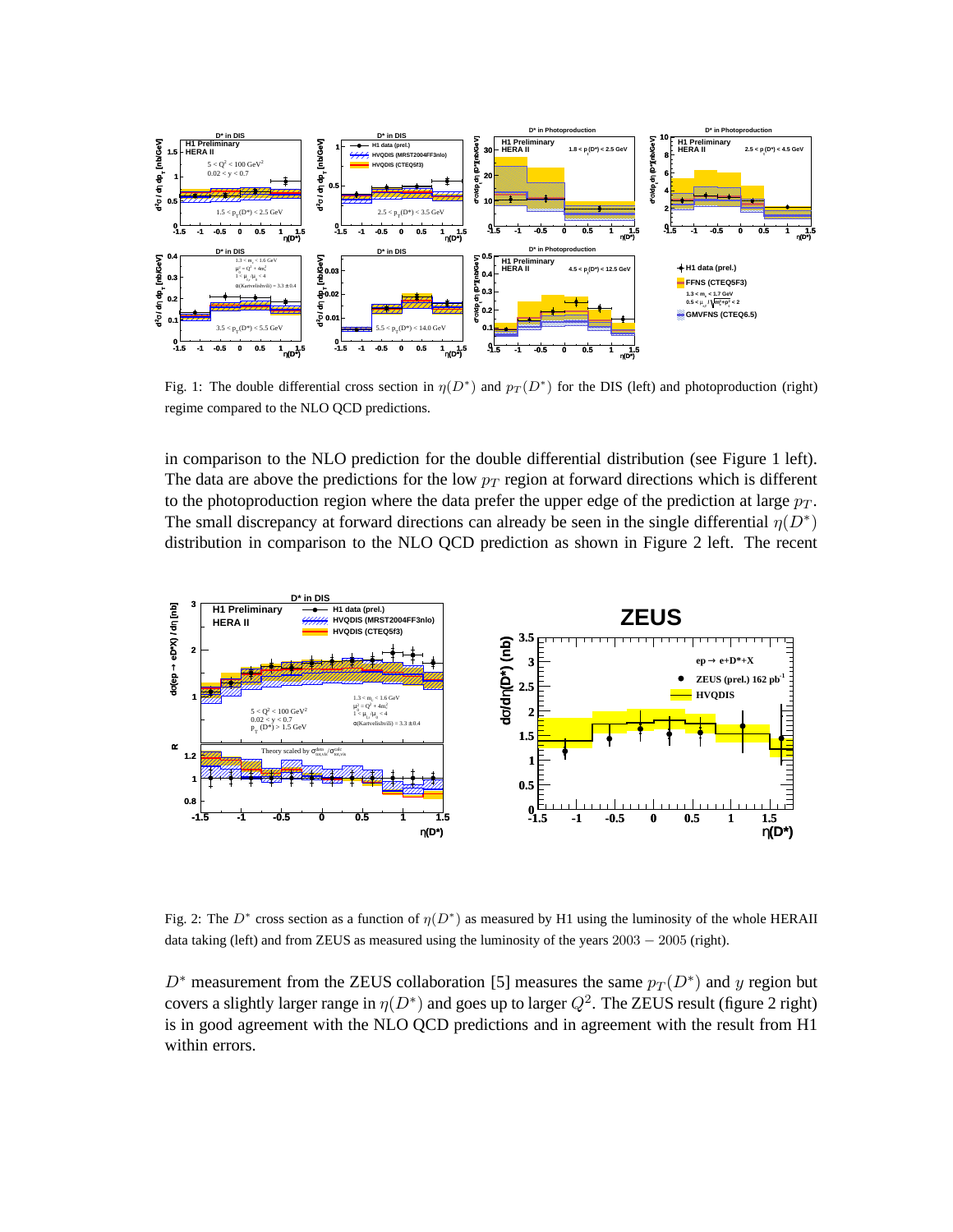A cross section measurement at very low  $Q^2$  for  $D^*$  production in DIS has been preformed by ZEUS [6] using the beam pipe calorimeter. The overall  $Q^2$  range including this new measurement is shown in figure 3 (left) with a nice agreement to the NLO QCD prediction.



Fig. 3: The  $Q^2$  distribution including the new ZEUS measurement at very low  $Q^2$  shown right and the fragmentation fractions as measured by ZEUS and other experiment for various D mesons.

ZEUS has measured the charm production cross section of  $D^*, D^0, D^+, D_s^+$  [8]. in order to determine the fragmentation fractions of charm into each meson. The charm fragmentation fractions as shown in figure 3 agree with the ones extracted by H1. Because of the agreement with the fragmentation fractions from  $e^+e^-$  the conclusion is that they do not depend on the hard subprocess and are in that sense universal.

In addition to the test of the QCD predictions in differential distributions another stringent test of QCD is possible since the  $D^*$  measurement involves the gluon density which drives the  $D^*$  production via the BGF production mechanism. Several approaches exist to measure the gluon density. The well established approach to measure the charm structure function will be covered elsewhere. In order to have an impact on the fits of the gluon density it is necessary that the cross section data have the highest possible precision. At present stage H1 and ZEUS enter the precision era of charm measurements where a single differential distribution has at least some sensitivity to the proton PDF, e.g. the  $\eta(D^*)$  distribution measured by H1 shows a better compatibility to the predictions if a proton PDF is used where a gluon density providing a less steep rise towards small  $x$  is used. However, the significance of the sensitivity is diminished by the relatively large theoretical uncertainties. The available  $D^*$  cross section data can also be used to fit the gluon density directly from the differential distributions in  $\eta(D^*),$   $p_T(D^*),$   $z(D^*),$   $x,$   $Q^2$ [16].

In order to further increase the data precision it is possible to combine data from H1 and ZEUS on the basis of  $(D^*)$  cross sections or at the level of  $F_2^c$  extractions. At the level of  $F_2^c$  also the combination of data within one experiment from different  $F_2^c$  measurement methods, i.e. from D<sup>∗</sup> cross sections and from lifetime measurements, provides additional information.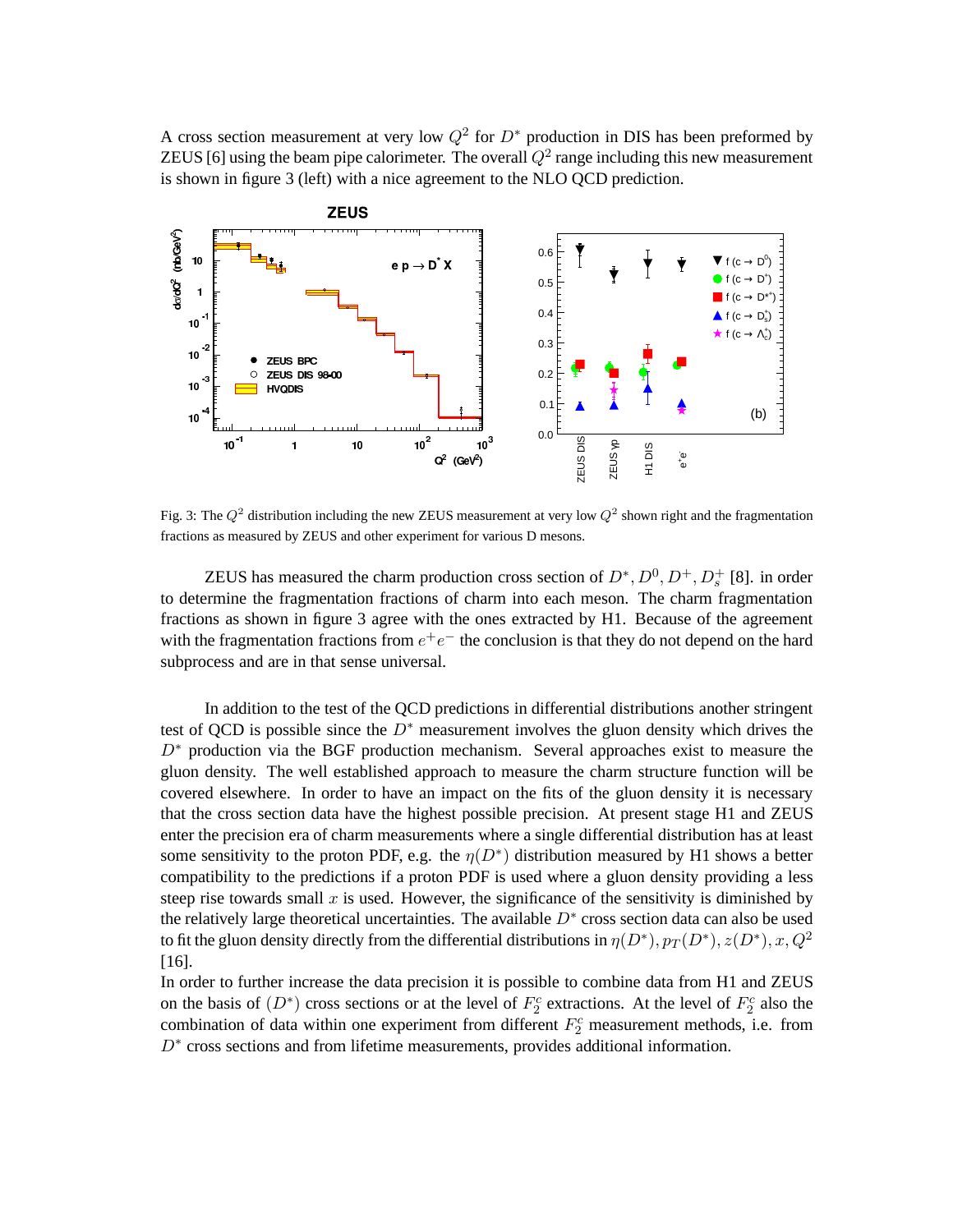# **1.3 Conclusions**

At the present stage H1 and ZEUS enter the precision era of charm measurements with the large statistic of about 0.5 fb<sup>-1</sup> per experiment provided by the HERAII running period. These data are currently analyzed and first preliminary results with high precision are available. In general the description by the next-to-leading order QCD predictions is reasonable except for some regions of the phase space. In order to get more insights and to have a significant impact on the fits of the PDFs the cross section data must be very precise and in addition cover the largest possible phase space. New results whith such improvements are still expected to come.

## **2 Study of Charm Quark Fragmentation at HERA**

# *Authors: J. Bracinik, G. Grindhammer, Z. Rurikov ´ a´*

The inclusive cross section for the production of heavy hadrons in ep collisions can be expressed as a convolution of three terms, describing the structure of the proton, the hard subprocess and the transition of partons to colourless heavy and light hadrons. The term describing the transition of partons to hadrons, also referred to as fragmentation function (FF), contains a nonperturbative component and thus must be experimentally determined. Charm quark fragmentation has been already extensively studied in  $e^+e^-$  annihilation experiments, and the parameters of various phenomenological models (i.e. the Lund string model, independent fragmentation model), which have been developed to describe the fragmentation process, have been tuned. By studying the charm quark fragmentation function also in  $ep$  collisions one can experimentally test, if the assumed universality of fragmentation functions, i.e. their portability from the calculation of processes in  $e^+e^-$  to processes in  $ep$  or  $pp/\bar{p}$ , really holds.

Since fragmentation functions describe the longitudinal momentum fraction transferred from the parton to the hadron they cannot be measured directly. The differential cross section as a function of suitably defined observables sensitive to the FF has to be measured and used to extract the parameters of the FF by comparing the data with the prediction of a given model.

The fragmentation of charm quarks into  $D^{*\pm}$  mesons in ep collisions has been studied by the H1 [17] and ZEUS [18] collaborations in both deep-inelastic scattering (DIS) and photoproduction (PHP), respectively. A so called hemisphere and a jet observable have been used by H1 and a jet observable by ZEUS.

In case of the jet observable, the momentum of the charm quark is approximated by the momentum of the reconstructed jet, which includes a  $D^*$  meson, leading to the definition of  $z_{\text{jet}} = (E + P_L)_{D^*}/(E + P)_{\text{jet}}$ , where the longitudinal momentum  $P_{LD^*}$  is defined with respect to the three-momentum of the jet.

In case of the hemisphere observable, the kinematics of charm production, known to proceed mainly via photon-gluon fusion, is taken into account. In the  $\gamma^* p$  rest-frame the charm and anti-charm quarks are moving in the direction of the virtual photon(see figure 4 left), hence, the contributions from initial state radiation and the proton remnant can be strongly suppressed by discarding all particles with momenta pointing to the proton direction. Furthermore, since the transverse momenta of the charm quarks are balanced in this frame, the remaining particles may be divided into two hemispheres, one containing the fragmentation products of the charm quark, and the other one those of the anti-charm quark (see figure 4 right). This division into hemi-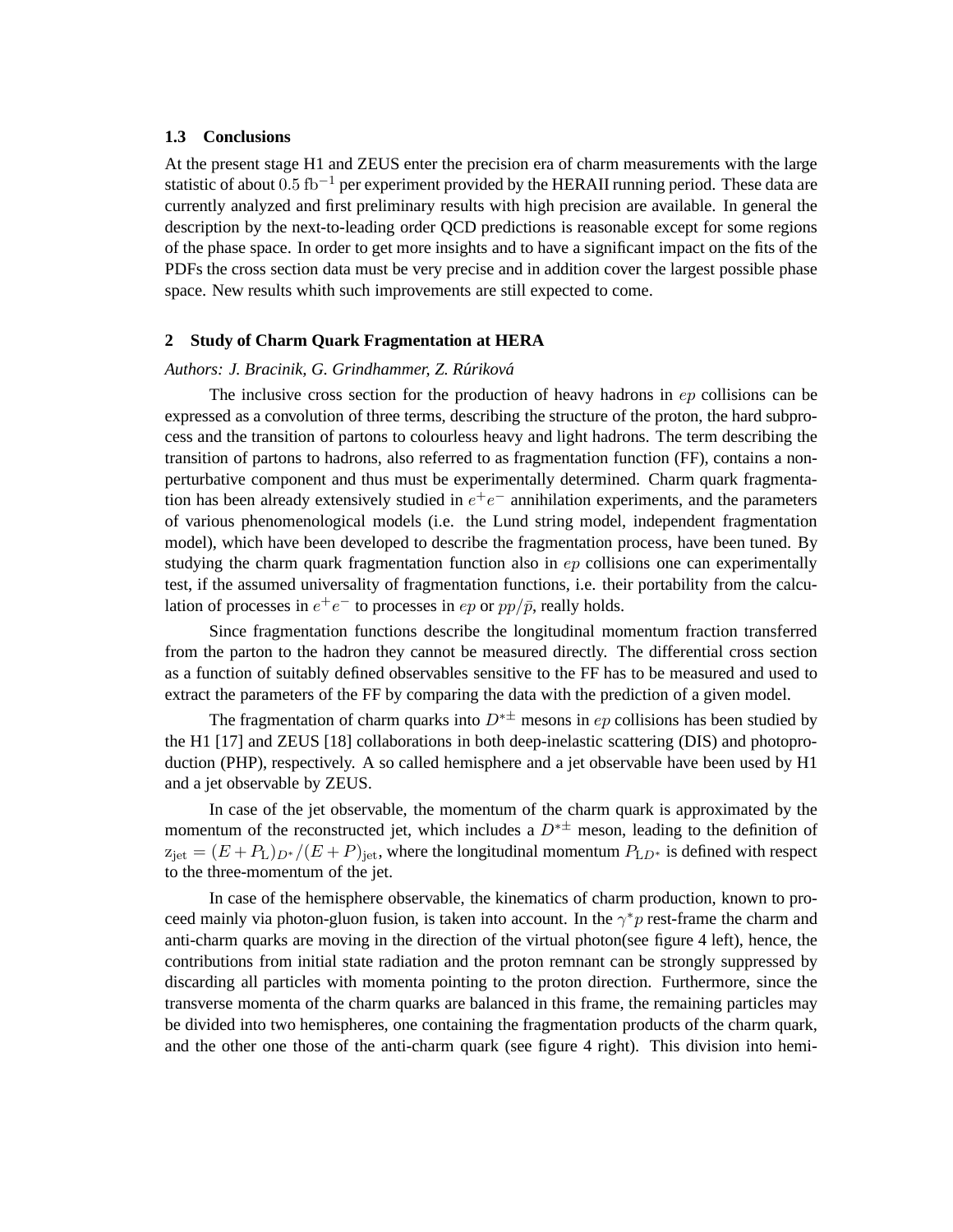

Fig. 4: Kinematics of charm/anticharm production in the  $\gamma^* p$  rest-frame as used for the definition of  $z_{\text{hem}}$ .

spheres is done by reconstructing the thrust axis in a plane perpendicular to the  $\gamma^* p$ -axis. The particles belonging to the same hemisphere as the  $D^{*\pm}$  meson are considered to be the products of the same quark and the sum of their four-momenta is used to approximate the four-momentum of the original quark, leading to this definition of  $z_{\text{hem}} = (E + P_L)_{D^*} / (E + P)_{\text{hem}}$ .

The ZEUS collaboration performed a measurement of the normalized differential cross section of  $D^{*\pm}$  meson production as a function of  $z_{jet}$  in photoproduction (kinematic range  $Q^2$  < 1 GeV<sup>2</sup> and 130 < W < 280 GeV). The  $D^{*\pm}$  mesons were reconstructed using the "golden" decay channel  $D^{*\pm} \to D^0 \pi_s^{\pm} \to K^{\mp} \pi^{\pm} \pi_s^{\pm}$ , requiring  $|\eta(D^{*\pm})| < 1.5$  and  $P_T(D^{*\pm}) > 2$  GeV. Jets were reconstructed using the inclusive  $k_{\perp}$  algorithm, requiring  $|\eta_{\text{jet}}| < 2.4$  and  $E_{\text{T,jet}} >$ 9 GeV. Since the jets were reconstructed as massless, the jet observable reduces to  $z_{\text{jet}} = (E +$  $P_L$ ) $_{D^*}/2E_{\text{jet}}$ . The contribution of  $D^{*\pm}$  mesons from B-hadron decays, which amounts to about 9%, was subtracted using the prediction of the PYTHIA Monte Carlo program.

The H1 collaboration measured the normalized  $D^{* \pm}$  meson cross sections as a function of both  $z_{\text{hem}}$  and  $z_{\text{jet}}$  in DIS (2 <  $Q^2$  < 100 GeV<sup>2</sup> and 0.05 < y < 0.7), using the same decay channel and requiring  $|\eta(D^{*\pm}| < 1.5$  and  $1.5 < P_T(D^{*\pm}) < 15$  GeV. Jets were reconstructed using the massive inclusive  $k_{\perp}$  algorithm in the  $\gamma^*p$  rest-frame. The measurement was performed for two event samples. In the first sample, referred to as the " $D^{* \pm}$  jet sample", the presence of a jet containing the  $D^{*\pm}$  with  $E_{\text{T},\text{jet}} > 3$  GeV is required as a hard scale. In the second sample, the "no  $D^{*\pm}$  jet sample", no such jet is present. The small  $1-2\%$  contribution of  $D^{*\pm}$  mesons originating from B-hadron decays was estimated with the RAPGAP MC and was subtracted from the data. Both measurements were corrected for detector and QED radiative effects.

The corrected data, shown in figure 5, were used to fit the parameters of fragmentation functions for two classes of QCD models: 1) the leading-order + parton shower models as implemented in the Monte Carlo programs RAPGAP (used by H1) and PYTHIA (used by ZEUS), interfaced with the Lund string model for fragmentation as implemented in PYTHIA, and 2) the next-to-leading-order (NLO) QCD calculations as implemented in HVQDIS (fixed flavor number scheme) and used by H1 for DIS, and in FMNR (variable flavor number scheme) used by ZEUS for photoproduction, with charm quarks fragmented independently to  $D^{*\pm}$  mesons. For comparison of the data with NLO calculations, hadronization corrections have been applied.

The values of the fragmentation function parameters  $\varepsilon$  and  $\alpha$  extracted for the Peterson and Kartvelishvili parametrizations respectively can be found in table 1. The optimal (at  $\chi^2_{\rm min}$ ) fragmentation parameter value depends on the settings used for other free parameters of the PYTHIA model. With the default settings, the parameters extracted by ZEUS and H1 for the  $D^{* \pm}$  jet sam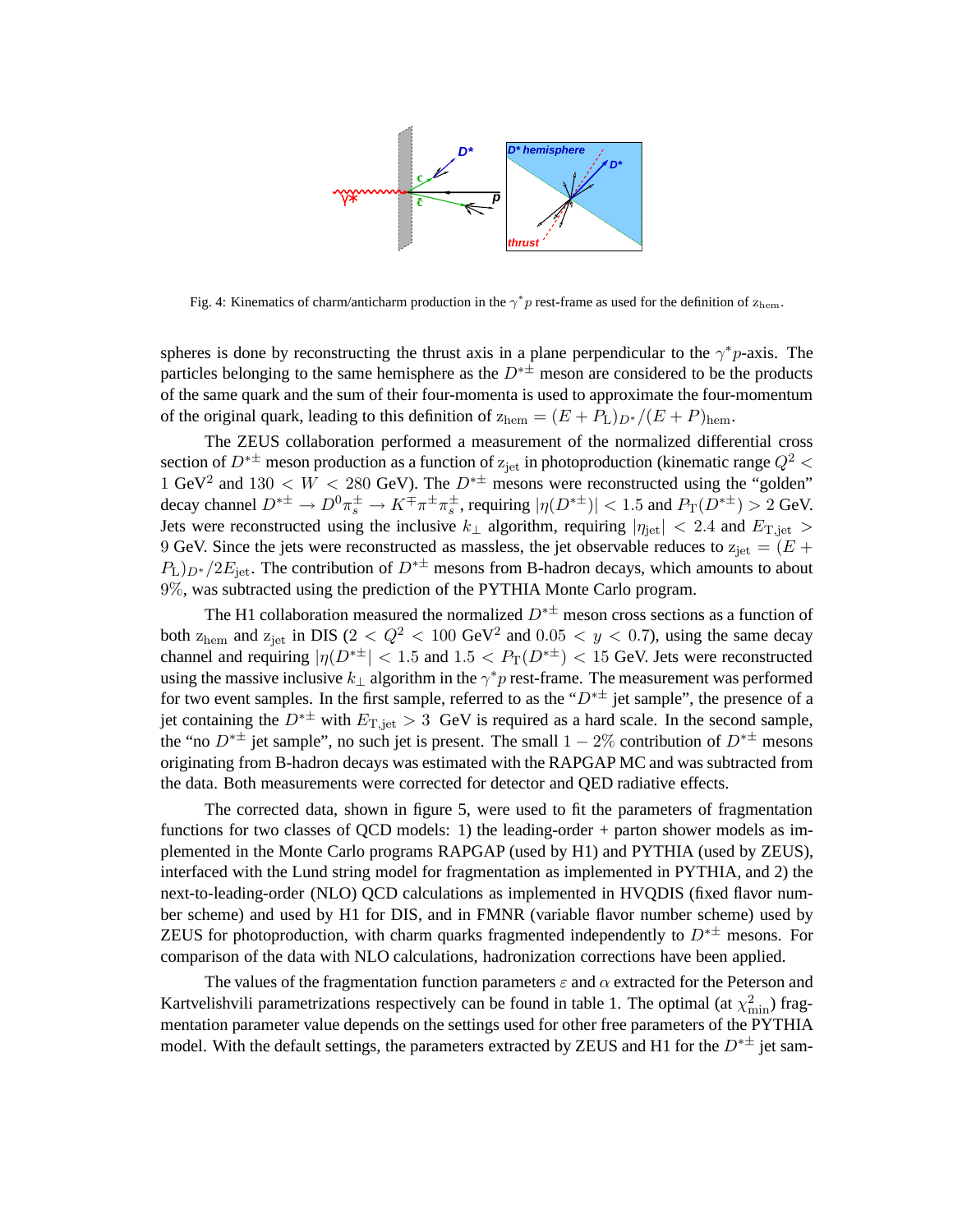ple are in good agreement. When using the PYTHIA parameter settings tuned by ALEPH [19] a harder fragmentation function is needed to describe the data. This can be understood as being due to a significant fraction of  $D^{*\pm}$  mesons produced in decays of higher excited charm states, provided by the ALEPH setting in contrast to the default setting. The resulting value of the Peterson parameter, extracted by H1 using the  $D^{* \pm}$  jet event sample, is in agreement with the value  $\varepsilon = 0.040$  extracted by ALEPH from their data. This result is also consistent with the hypothesis of fragmentation universality in  $ep$  and  $e^+e^-$  processes.

For H1, in case of the HVQDIS NLO calculation, the data are well described after fitting the Kartvelishvili parametrization, while when using the Peterson one no satisfactory description of the data is achieved. In the case of ZEUS, both parametrizations are able to describe the data.

| FF parametrization                            | <b>ZEUS: PHP</b>                   | H1: DIS                                |                              |                                                 |
|-----------------------------------------------|------------------------------------|----------------------------------------|------------------------------|-------------------------------------------------|
|                                               |                                    | $D^{*\pm}$ jet sample                  |                              | No $D^*$ <sup><math>\pm</math></sup> jet sample |
|                                               | $z_{\rm jet}$                      | $z_{\rm jet}$                          | $z_{\rm hem}$                | $z_{\text{hem}}$                                |
| PYTHIA with default parameter setting:        |                                    |                                        |                              |                                                 |
| Peterson $(\varepsilon)$                      | $0.064 \pm 0.06_{-0.008}^{+0.011}$ | $+0.011$<br>0.061<br>$-0.009$          | 0.049<br>$-0.010$            | $\pm 0.003$<br>0.010<br>$-0.002$                |
| Kartvelishvili $(\alpha)$                     |                                    | $3.1^{+\check{0}.\check{3}}$<br>$-0.3$ | $3.3^{+0.4}$<br>$-0.4$       |                                                 |
| PYTHIA with ALEPH parameter setting [19]:     |                                    |                                        |                              |                                                 |
| Peterson $(\varepsilon)$                      |                                    | 0.035<br>$-0.006$                      | 0.029<br>$-0.005$            | 0.006<br>$^{ -0.002}$                           |
| Kartvelishvili $(\alpha)$                     |                                    | $4.3^{+0.4}$                           | -0.5                         | $-1.6$                                          |
| NLO calculations FMNR (PHP) and HVODIS (DIS): |                                    |                                        |                              |                                                 |
| Peterson $(\varepsilon)$                      | 0.0721<br>$-0.0123$                | 0.034<br>$-0.004$                      | -0.015<br>0.070<br>$-0.013$  | 0.00'<br>$\scriptstyle{-0.001}$                 |
| Kartvelishvili $(\alpha)$                     | $-0.35$                            | $3.8^{+0.3}_{-0.2}$<br>$^{ -0.3}$      | $3.3^{+0.0}_{-0.00}$<br>-0.4 | $-0.8$                                          |

Table 1: Extracted fragmentation function parameters.

The hemisphere observable used by H1 allows to investigate charm fragmentation also close to the kinematic threshold, by selecting events which do not contain a  $D^{*\pm}$  jet above the minimal  $E_T$  cut. The corresponding normalised  $D^{*\pm}$  meson cross sections together with the prediction of RAPGAP with the Kartvelishvili FF fitted to the data are shown in figure 5 d. The extracted fragmentation function is found to be significantly harder than the one fitted to the  $D^*$  iet sample (the dotted line). This can be interpreted as an inadequacy of the QCD model to provide a consistent description of the full phase space down to the kinematic threshold. The NLO HVQDIS calculation fails to describe this data sample.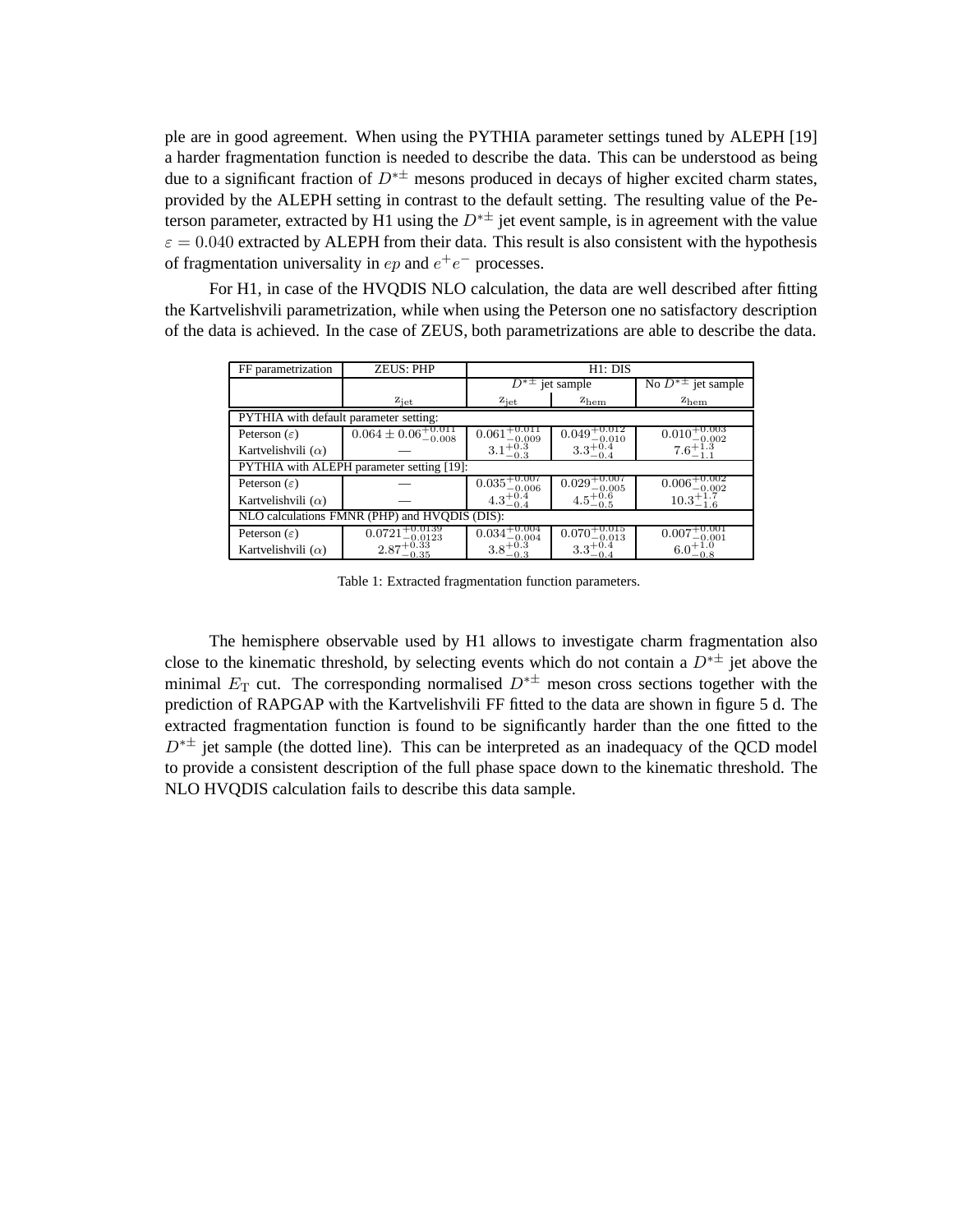

Fig. 5: Normalized  $D^{*\pm}$  meson cross sections as a function of the fragmentation observables: a)  $z_{jet}$  as measured by ZEUS, b)  $z_{jet}$  as measured by H1, c) and d)  $z_{hem}$  for the " $D^{* \pm}$  jet" and the "no  $D^{* \pm}$  jet" samples. The full and dashed lines in the H1 sub-figures indicate a variation of  $\pm 1\sigma$  around the best fit value.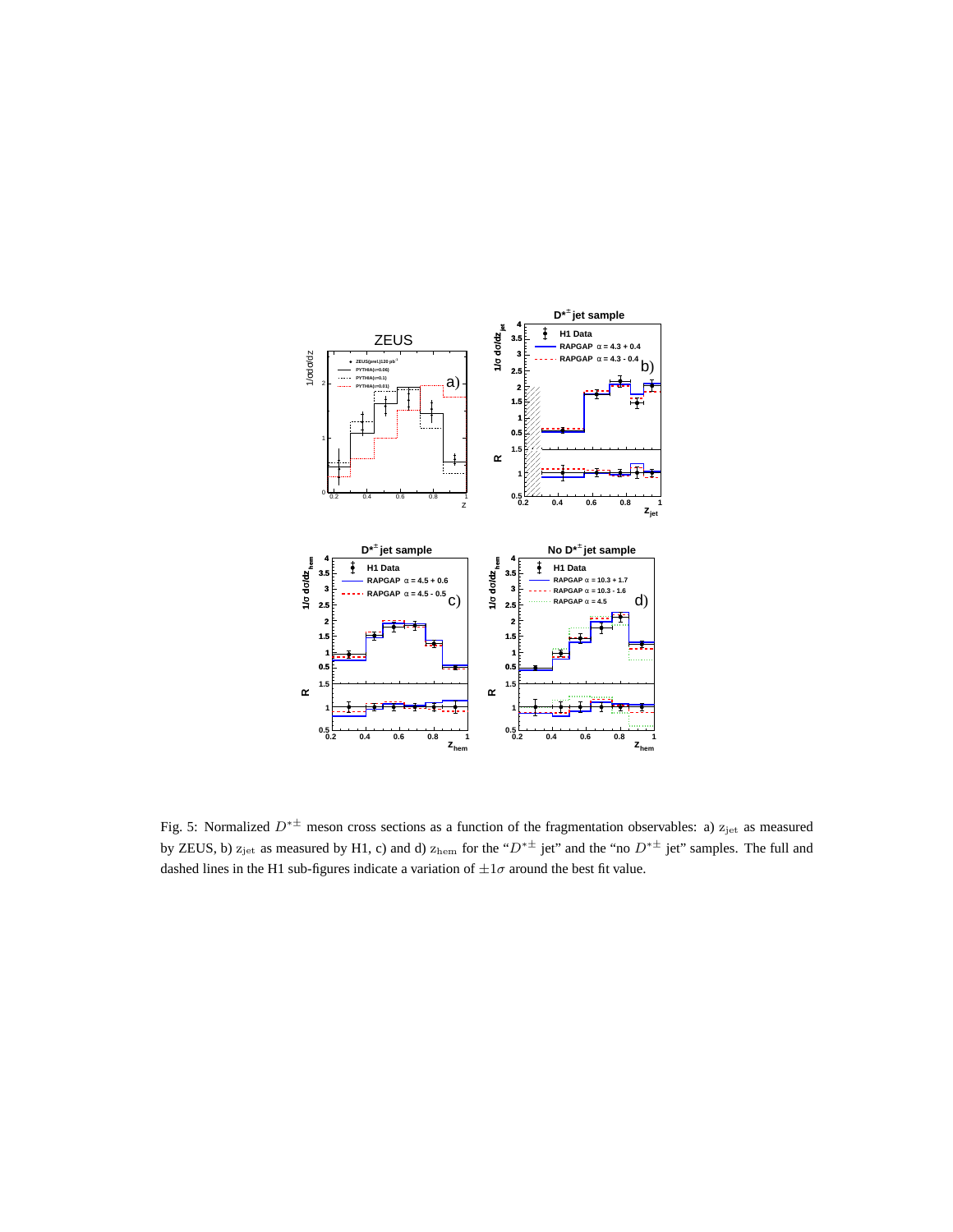# **3 Beauty production at HERA**

*Authors: S. Boutle, M. Turcato, A. Yagues-Molina ¨*

### **3.1 Introduction**

At HERA, beauty quarks are produced predominantly via the boson-gluon fusion process, where a photon emitted by the electron interacts with a gluon in the proton producing a  $b\bar{b}$  pair. The measurements of such interactions are directly sensitive to the gluon density in the proton. Also, perturbative calculations of these processes should be reliable since the virtuality of the exchanged photon,  $Q^2$ , in the case of deep inelastic scattering (DIS), and the large mass of the produced quark, in the case of photoproduction, provide a hard scale. Hence, the study of b quark production at HERA is a stringent test of perturbative Quantum Chromodynamics (QCD). Measurements of such processes made at HERA are relevant for the LHC since they can test the precision of the description of  $b$  quark production by theoretical calculations. They also use tagging methods and event topologies which can be used to improve experimental techniques at the LHC. In the following, recent H1 and ZEUS measurements of beauty production are presented.

#### **3.2 Measurement of beauty photoproduction using semileptonic decays into leptons.**

The installation of the silicon Micro-Vertex detector [20] (MVD) in the ZEUS detector [21] during the HERA luminosity upgrade period 2000/2001 allowed the heavy flavour measurements to reach higher precision. In one such measurement, beauty quarks were tagged by identifying a muon from the b semileptonic decay. The choice of a muon provides a clean experimental signature of the events. In this measurement two variables were used to discriminate between different quark decays. The first is the relative transverse momentum,  $p_T^{\text{rel}}$ , of the muon with respect to the heavy flavour hadron which for experimental purposes is approximated to the direction of the jet associated with the muon. This variable can be used to discriminate between beauty and charm decays since the mass of the beauty quark is larger, and therefore the  $p_T^{\text{rel}}$ spectrum for muons coming from  $b$  is harder. The second variable is the signed impact parameter, δ, of the muon track. The absolute value of δ is given by the transverse distance of closest approach of the track to the beam spot, where the beam spot position as a function of time is evaluated as the mean position of the event vertex over a proper event range. The sign of  $\delta$  is positive if the angle between the axis of the associated jet and the line joining the beam spot to the point of closest approach of the track is less than  $90^\circ$ , and is negative otherwise. The variable  $\delta$  reflects the lifetime of the quark and hence can be used to discriminate between charm and beauty decays and the decays of light quarks. The sign allows a statistical separation of detector resolution effects from the effects of the decay lifetime of the heavy hadron.

By fitting template distributions from Monte Carlo simulations of the  $p_T^{\text{rel}}$  and  $\delta$  variables to the data, the beauty fraction in the data can be extracted and used to calculate cross sections. The distributions of the  $p_T^{\text{rel}}$  and  $\delta$  variables are shown in Fig. 6 compared to MC predictions. The data are well described by the MC simulations.

The measurement presented here is based on a data sample collected during 2005 corresponding to an integrated luminosity of 124 pb<sup>-1</sup>. Photoproduction ( $Q^2 < 1$  GeV<sup>2</sup>) events with  $0.2 < y < 0.8$ , having two jets with  $p_T^{j1,j2} > 7, 6$  GeV,  $|\eta^{j1,j2}| < 2.5$  and a muon with  $p_T^{\mu} > 2.5$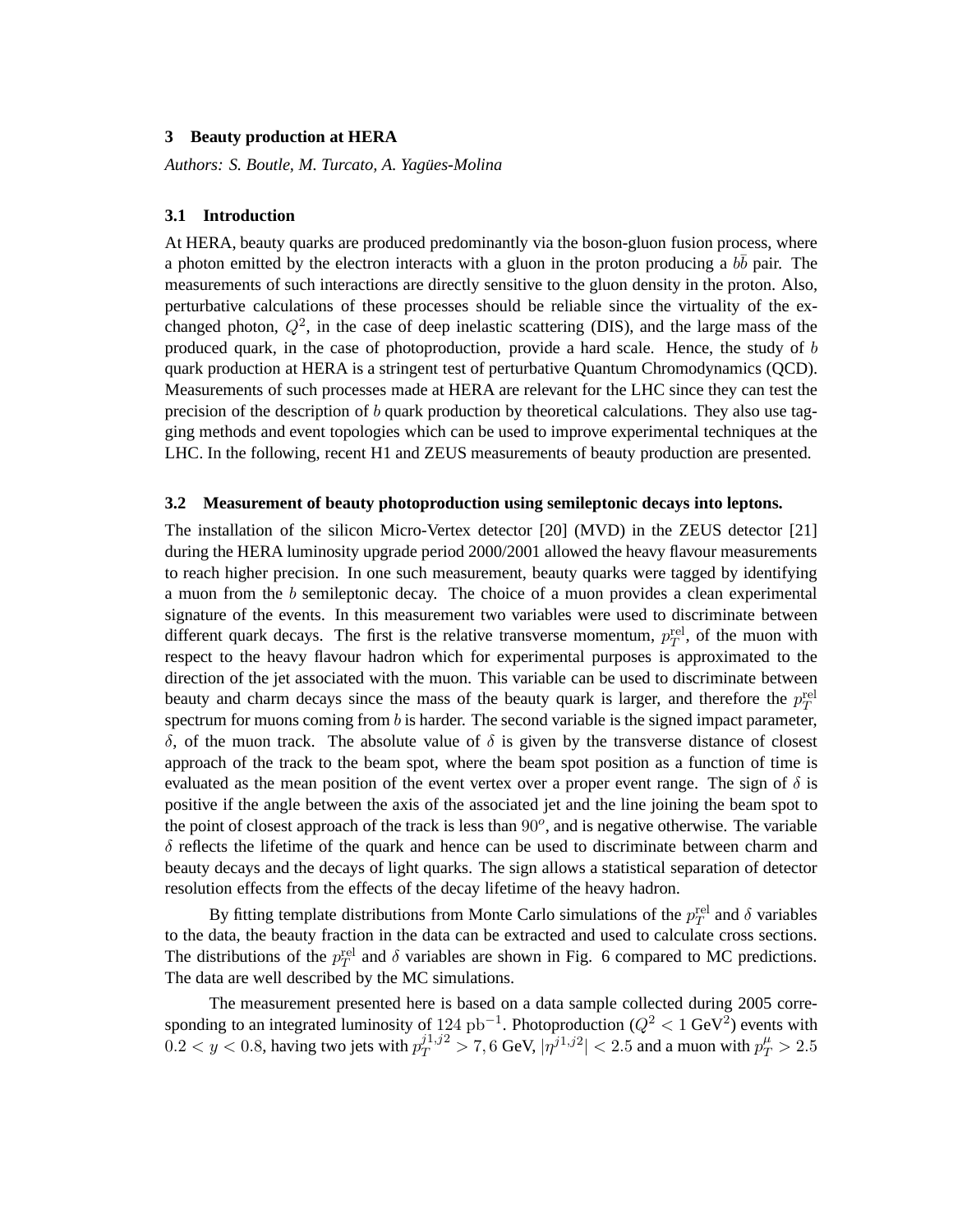

Fig. 6: Distribution of  $p_T^{\text{rel}}$  (left) and muon impact parameter  $\delta$  (right) of the data compared to the MC distributions for quarks of different flavour.

GeV and  $-1.6 < \eta^{\mu} < 2.3$  were selected. The event inelasticity, y, represents, in the proton rest frame, the fraction of the electron momentum which is transferred to the photon.

Figure 7 shows the distributions of the differential cross sections as a function of the muon transverse momentum,  $d\sigma/dp_T^{\mu}$ , and muon pseudorapidity  $d\sigma/d\eta^{\mu}$ . The results are compared to the ZEUS HERA-I data<sup>1</sup> [22] and to a NLO QCD prediction computed with the FMNR [14] program and corrected for hadronisation effects. The new results are in agreement with the previous measurement and compatible with NLO QCD predictions.



Fig. 7: Differential cross sections as a function of the muon transverse momentum,  $p_T^{\mu}$ , (left) and of the muon pseudorapidity,  $\eta^{\mu}$ , (right) for beauty photoproduction in dijet events with a muon. The measurements are compared to previous results and to NLO QCD predictions corrected for hadronisation effects.

Beauty photoproduction has been also measured using semileptonic decays to electrons or

<sup>&</sup>lt;sup>1</sup>HERA-I refers to the data taken from 1996 to 2000 running period, previous to HERA luminosity upgrade.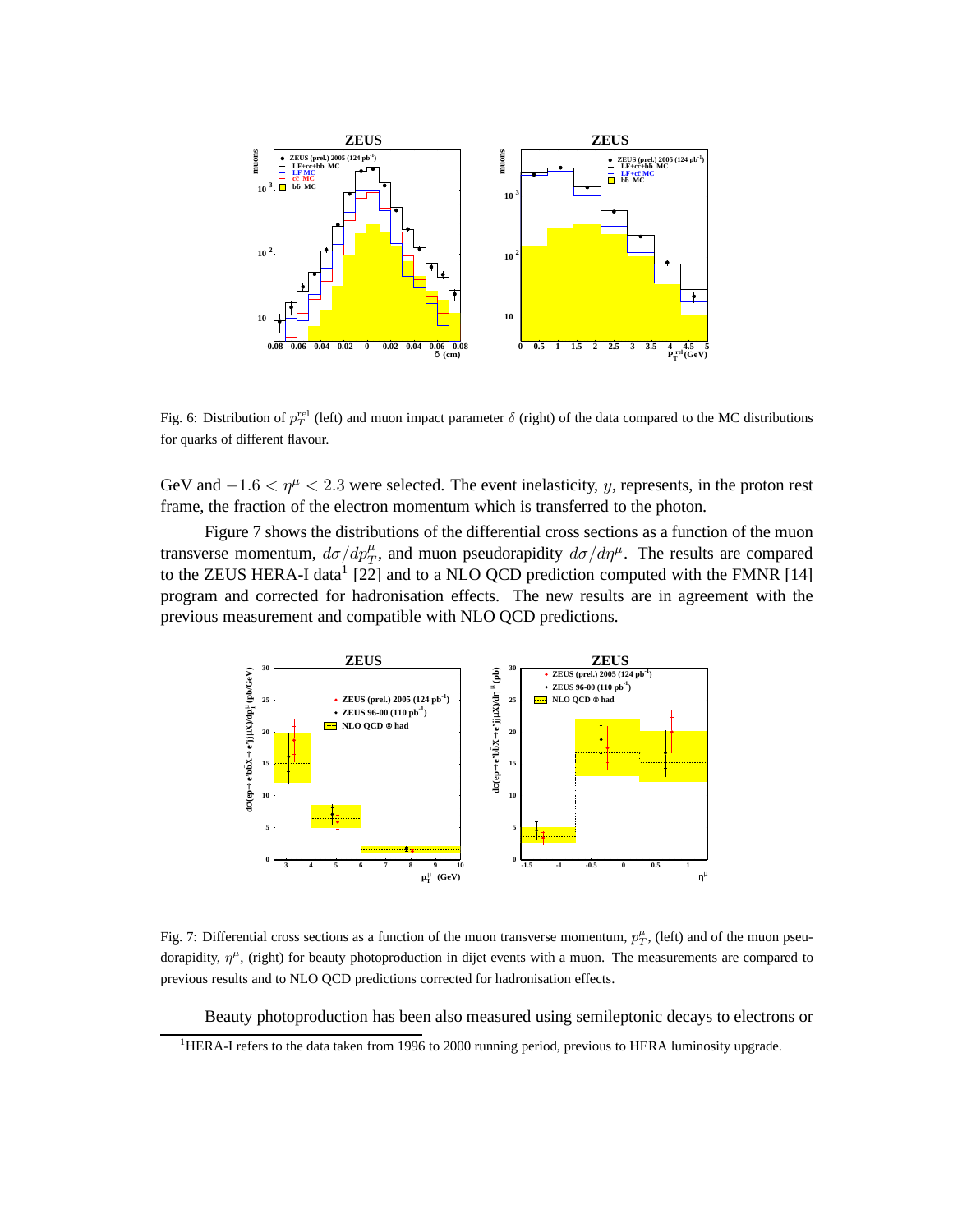positrons [23]. Tagging electrons has the advantage that lower values of the lepton transverse momentum are reachable. In this analysis, based on  $\mathcal{L} = 120$  pb<sup>-1</sup> of HERA I data collected with the ZEUS detector from 1996 to 2000, events were selected in the photoproduction regime,  $Q^2$  < 1 GeV<sup>2</sup>, having 0.2 < y < 0.8, and with at least two jets with  $E_T^{j1,j2} > 7,6$  GeV,  $|\eta^{j_1,j_2}| < 2.5$  and an electron coming from the semileptonic b decay with  $p_T^{\bar{e}} > 0.9$  GeV and  $|\eta^e|$  < 1.5. For the identification of the electrons and the extraction of the b fraction a likelihood ratio method was used combining five discriminating variables. Three of them were used mainly for the lepton identification, and are based on the ionisation energy loss of the particle in the ZEUS central drift chamber, and on other calorimeter and tracking information. The other two are the momentum of the electron candidate transverse to the jet direction,  $p_T^{\text{rel}}$ , and the azimuthal angle between the electron and the missing transverse momentum vector, which corresponds to the neutrino from the semileptonic  $b$  decay. Figure 8 shows the distributions of the differential cross sections as a function of the electron transverse momentum,  $d\sigma/dp_T^e$ , and pseudorapidity,  $d\sigma/d\eta^e$ . The data are compared with the predictions of the PYTHIA MC program, scaled by a factor 1.75, and with NLO QCD predictions from FMNR. The shape of the data is well described by both the MC and the NLO calculations. The NLO predictions describe the normalisation of the data within the large uncertainties.



Fig. 8: Differential cross sections as a function of the transverse momentum,  $p_T^e$ , (left) and pseudorapidity,  $\eta^e$ , (right) of the electron for beauty photoproduction in dijet events with an electron. The measurements are compared to the predictions from PYTHIA as well as to NLO QCD calculations corrected for hadronisation effects.

# **3.3 Measurement of beauty dijet cross sections in photoproduction using inclusive lifetime tag.**

An inclusive measurement of beauty in dijet events in the photoproduction regime [24] is presented here. The analysis is based on a sample of data collected by the H1 detector during the years 1999 and 2000 and corresponding to an integrated luminosity of  $56.8 \text{ pb}^{-1}$ . Photoproduction  $(Q^2 < 1 \text{ GeV}^2)$  events with  $0.15 < y < 0.8$  and two jets with  $p_T^{j_1, j_2} > 11, 8 \text{ GeV}$  and  $-0.9 < \eta^{j1,j2} < 1.3$  were selected.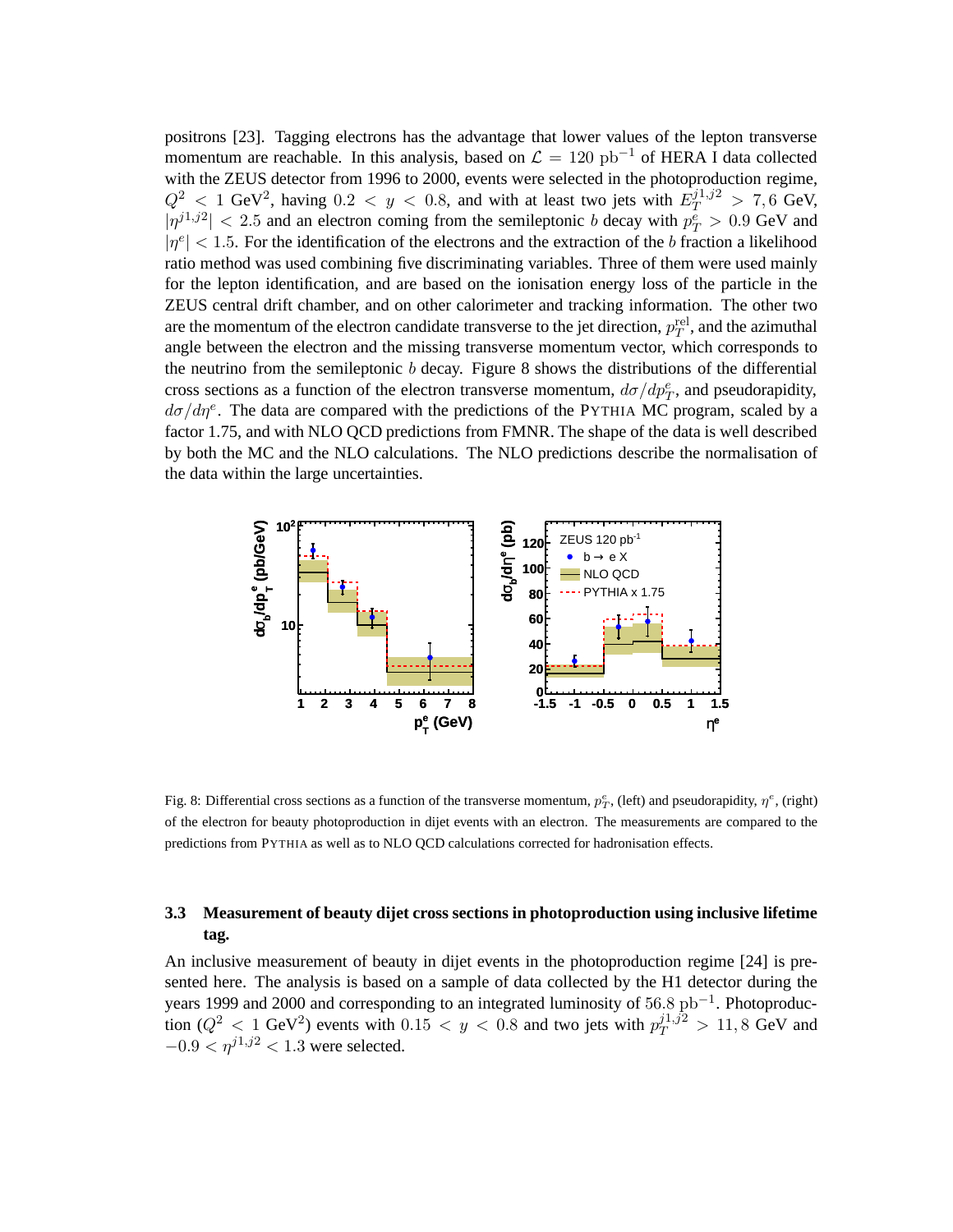Events containing beauty quarks were distinguished from those containing only light quarks by reconstructing the signed impact parameter,  $\delta$ , of the charged tracks, i.e. their distances to the primary vertex, using precise spatial information from the H1 vertex detector. The long lifetime of b flavoured hadrons lead to larger displacements than for light quark events.

The quantities  $S_1$  and  $S_2$  are defined as the significance,  $\delta/\sigma(\delta)$ , of the track with the highest and second highest absolute significance, respectively, where  $\sigma(\delta)$  is the error on  $\delta$ . In order to reject most of the light quark background and to reduce the uncertainty due to the impact parameter resolution, the negative bins in the significance distributions were subtracted from the positive ones. To extract the beauty fraction, a simultaneous  $\chi^2$ -fit to the subtracted  $S_1$  and  $S_2$ distributions was performed (see Fig. 9). The differential cross sections as a function of  $p_7^j$  $_T^j$  and  $\eta^j$ , shown in Fig. 10, are extracted using the scale factors obtained from the fit. The results are compared to different MC predictions and to NLO QCD calculations. The beauty cross sections are reasonably well described in shape, whereas the NLO QCD prediction seems to lie below the data.



Fig. 9: Distributions of the subtracted signed significance for the sample with at least two tracks reconstructed in the Central Silicon Tracker.



Fig. 10: Differential beauty dijet photoproduction cross sections as a function of the transverse momentum of the jet,  $d\sigma/dp_T^j$ , (left) and as a function of the jet pseudorapidity,  $d\sigma/d\eta^j$ , (right). The measurements are compared to the absolute predictions of PYTHIA and CASCADE as well as to NLO QCD calculations corrected for hadronisation effects.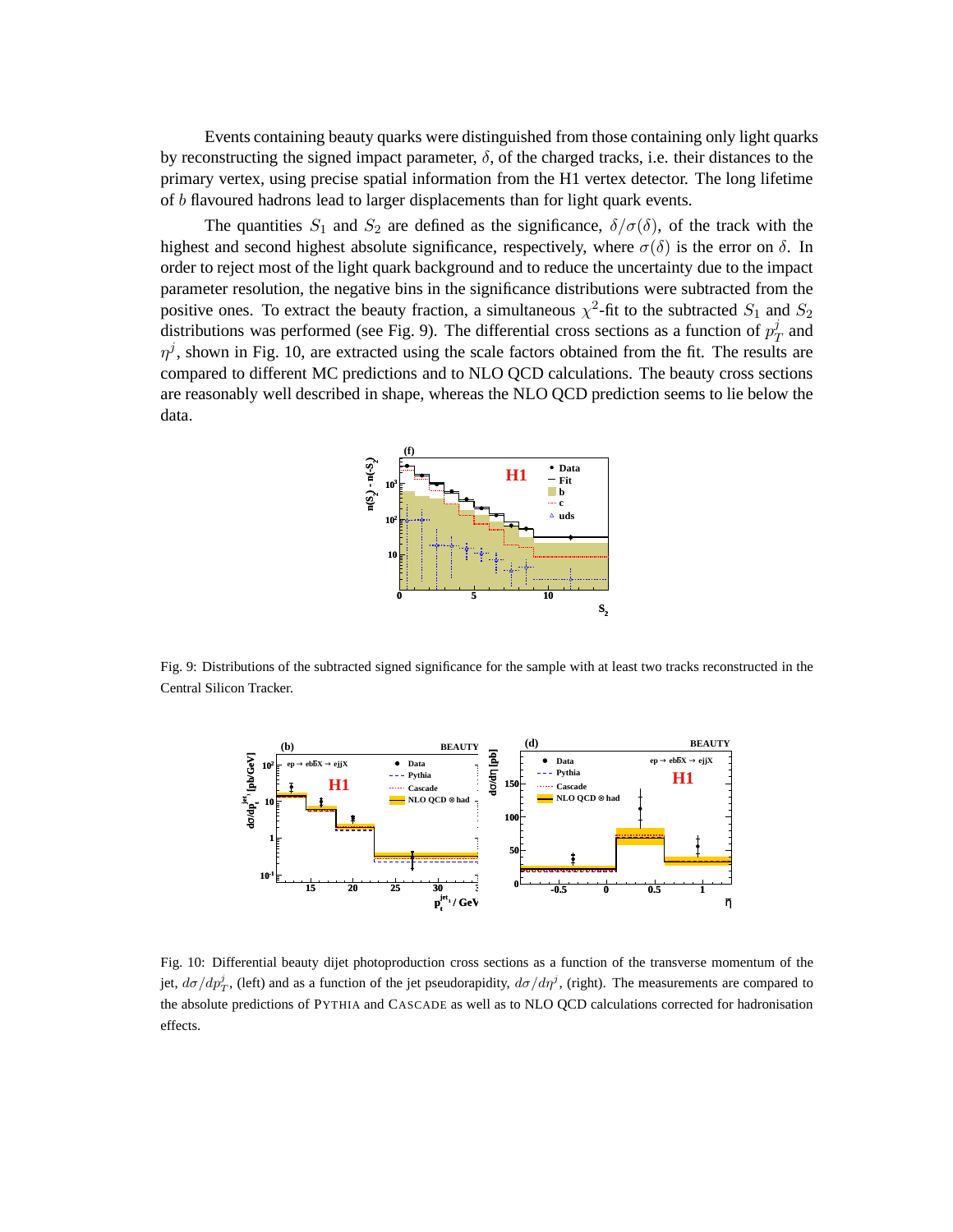#### **3.4 Beauty production measurement using double tagging techniques**

Beauty identification based on a single lepton tagging in dijet events is a powerful tool that allows to select a large event sample at HERA. However, the request of the presence of two jets in an event and the high background due to lighter flavour events does not allow the measurement of b quarks produced at very low transverse momenta, and therefore a total beauty cross section cannot be extracted. A way to access lower b-quark transverse momenta is to use double tagging techniques, by identifying two particles coming from the beauty decay. In this case, the cleaner event signature reduces significantly the background from non-beauty events.

An analysis [25] using this kind of approach identified beauty in events in which a  $D^*$ and a muon were found in the final state. Charm production is a background to this analysis, since a  $c\bar{c}$  pair in which one of the charm quarks hadronise into a  $D^*$  and the other produces a muon have a similar signature. However, in charm events the muon and the  $D^*$  lie in opposite hemispheres, while in the case of beauty production a muon and a  $D^*$  coming from the same B hadron lie in the same hemisphere, and in addition have opposite charges. Therefore, beauty and background can be separated by using the charge correlations and angular distributions of the muon with respect to the  $D^*$  meson.

The analysis uses a sample of  $\mathcal{L} = 114$  pb<sup>-1</sup> of data corresponding to the full HERA I statistics collected by the ZEUS detector. The visible cross section was evaluated for unlike-sign  $D^*$ -muon events. This cross section was then extrapolated to the parton level and compared to NLO QCD predictions. No cut on the transverse momentum of the b quark,  $p_T^b$ , was imposed. The measured cross section in the kinematic region  $Q^2 < 1 \text{ GeV}^2$ ,  $\zeta^b < 1$ , where  $\zeta$  is the b-quark rapidity,  $0.05 < y < 0.85$  is

$$
\sigma(ep \to b(\bar{b})X) = 11.9 \pm 2.9(\text{stat.})^{+1.8}_{-3.3}(\text{syst.}) \text{ nb},\tag{1}
$$

to be compared to a NLO QCD prediction of

$$
\sigma^{NLO}(ep \to b(\bar{b})X) = 5.8^{+2.1}_{-1.3} \,\text{nb.}\tag{2}
$$

The measured cross section exceeds the NLO QCD prediction, but is compatible within the errors.

In another double-tagging analysis [26], events with two muons in the final state were used to study beauty production. This method has many advantages over the the  $D^*\mu$  analysis. It has larger statistics due to the higher branching ratio; the kinematic region is larger allowing the extraction of the total beauty cross section with almost no extrapolation; lower background induced by charm allows  $b\bar{b}$  correlations to be measured, testing the contribution of higher orders in perturbative calculations. The analysis uses 114 pb−<sup>1</sup> of HERA I data collected by the ZEUS detector. The data sample is separated into high- and low-mass (isolated and non-isolated), likeand unlike-sign muon pairs. Since beauty is the only genuine source of like-sign muon pairs and fake muon background can give rise to like- and unlike-sign pairs, the beauty contribution can be determined from the difference between the like- and unlike-sign samples.

The kinematic region for the measurement of the total cross section was kept as large as possible:  $-2.2 < \eta^{\mu} < 2.5$ ,  $p_T^{\mu} > 1.5$  GeV for one muon and  $p_T^{\mu} > 0.75$  GeV for the other muon, as well as  $p > 1.8$  GeV for  $\eta < 0.6$ , or  $(p > 2.5$  GeV or  $p_T > 1.5$  GeV) for  $\eta > 0.6$ .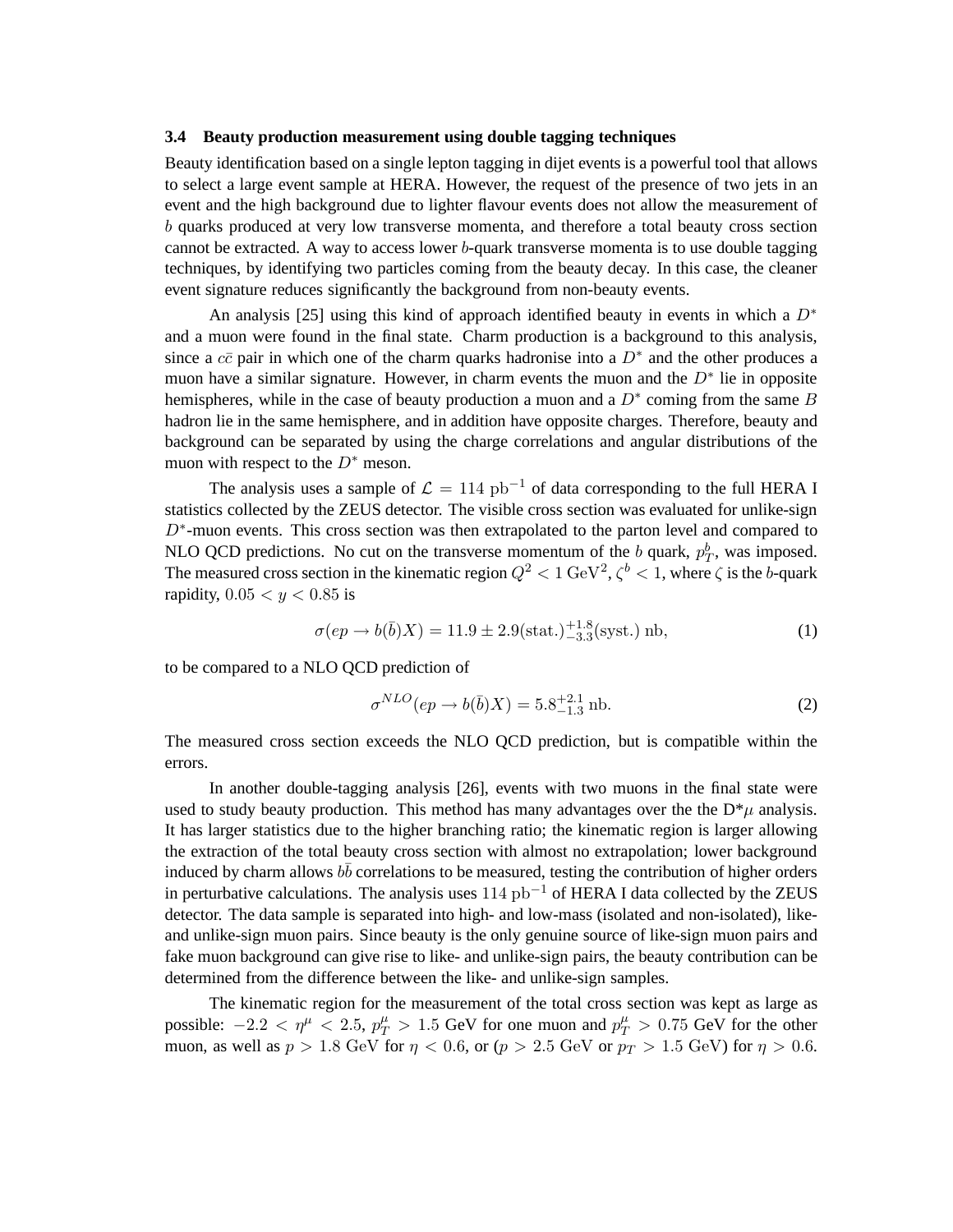Also in this case, a visible cross section was measured and then extrapolated to the total beauty cross section. DIS and photoproduction regimes were not separated. The measured total beauty cross section is

$$
\sigma_{\text{tot}}(ep \to b\bar{b}X) = 13.9 \pm 1.5(\text{stat.})^{+4.0}_{-4.3}(\text{syst.}) \text{ nb.}
$$
 (3)

The NLO QCD prediction was obtained by adding the predictions from FMNR and HVQDIS [27] for the photoproduction and DIS parts, respectively:

$$
\sigma_{\text{tot}}^{NLO}(ep \to b(\bar{b})X) = 7.5^{+4.5}_{-2.1} \text{ nb.}
$$
 (4)

Also in this case, the NLO QCD prediction is lower than the measured value, but compatible within the large uncertainties.

Visible differential cross sections were also measured, in the kinematic region defined by  $p_T^{\mu} > 1.5 \text{ GeV}, -2.2 < \eta^{\mu} < 2.5$  for both the muons, in order to ensure a uniform kinematic acceptance. Figure 11 shows the the differential cross sections as a function of the muon transverse momentum,  $d\sigma/dp_T^{\mu}$ , and pseudorapidity,  $d\sigma/d\eta^{\mu}$ . The data are well described in shape by the theoretical predictions, with a tendency of the NLO QCD calculations to underestimate the normalisation of the data consistent with the observations from the total cross section.



Fig. 11: Differential cross sections  $d\sigma/dp_T^{\mu}$  (left) and  $d\sigma/d\eta^{\mu}$  (right) for muons from b decays in dimuon events. The measurements (solid dots) are compared to the scaled sum of the predictions by the LO+PS generators PYTHIA and RAPGAP (histogram) and to the NLO QCD predictions from FMNR ⊗ PYTHIA.

#### **3.5 Conclusions**

Beauty production at HERA is extensively studied using different analysis techniques. Beauty tagging with a single lepton gives a high statistics sample for the analyses, and the precision of the measurements is now comparable or better than that of the theoretical predictions. The measurements based on electron and muon tagging are affected by different systematic uncertainties, cover a slightly different kinematic region, and cross check each other. Inclusive analyses based on lifetime are also being done and will reach their full potential when the full HERAII data sample will be used. This kind of analyses are sensitive to beauty production also at large  $p_T^b$ .

For the investigation of the lower  $p_T^b$  region, double tagging techniques have been developed. In this way, the total beauty production cross section can be measured. Although these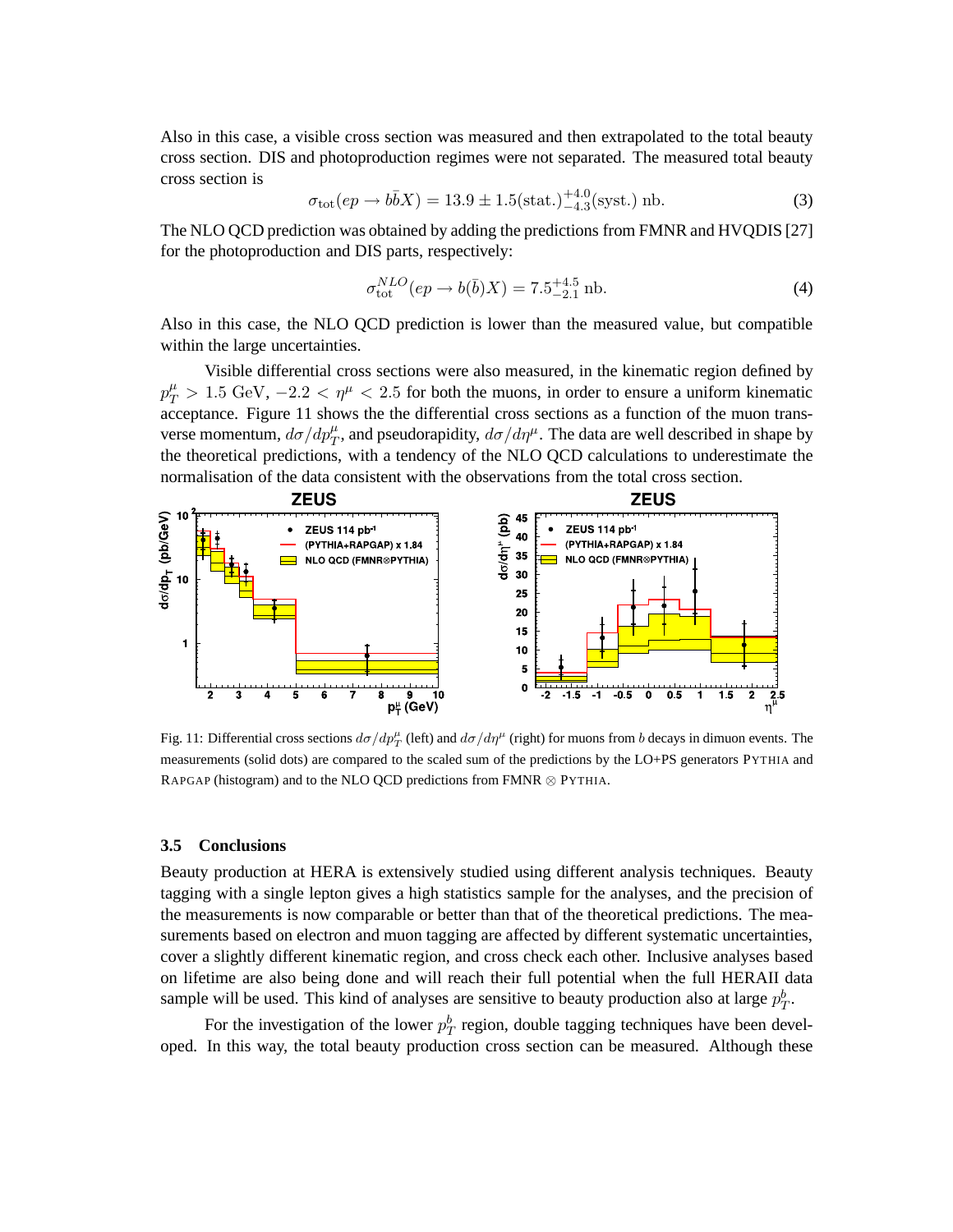measurements are still affected by a relatively large statistical uncertainty, they show that the difference between the observed cross sections and the theoretical predictions is not larger at lower transverse momenta.

The study of beauty production at HERA is significantly testing the precision of the perturbative QCD predictions, over a wide range in  $p_T$  and  $\eta$  of the produced b quarks. The understanding of beauty production in terms of perturbative QCD is vital for the future measurements that will be done at the large hadron collider, where a significant part of the cross section will consist on beauty.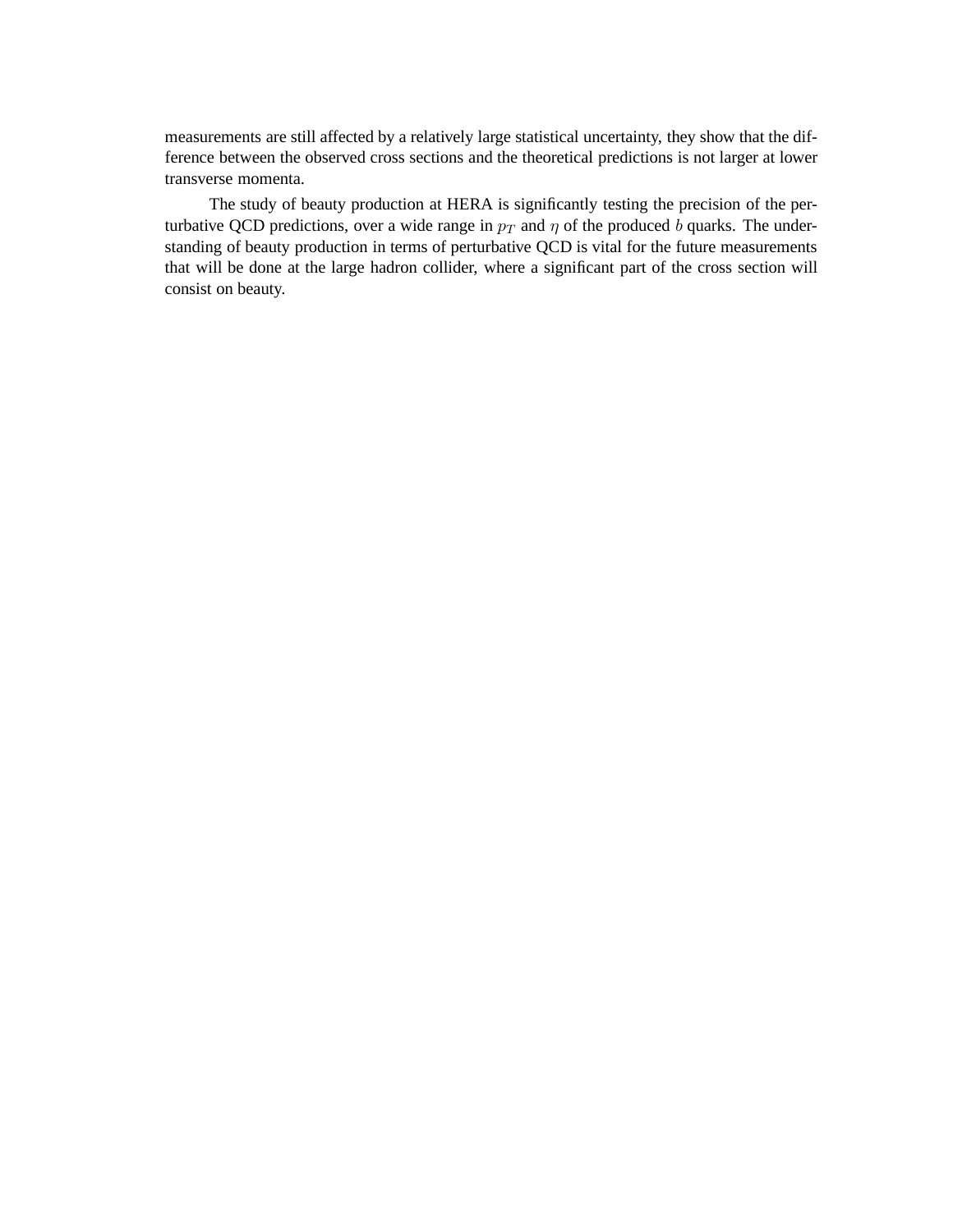# **4** Experimental Status of  $F_2^{c\bar{c}}$  and  $F_2^{b\bar{b}}$  at HERA

*Authors: Philipp Roloff, Monica Turcato*

### **4.1 Theoretical description**

The double differential cross section versus x and  $Q^2$  for the production of a heavy quark (charm or beauty) pair,  $Q\overline{Q}$ , in deep inelastic scattering can be described by the heavy quark contributions to the proton structure functions:

$$
\frac{d^2\sigma^{Q\bar{Q}}(x,Q^2)}{dx dQ^2} = \frac{2\pi\alpha^2}{Q^4x} \left\{ [1 + (1-y)^2] F^{Q\bar{Q}}(x,Q^2) - y^2 F_L^{Q\bar{Q}}(x,Q^2) \right\}.
$$
 (5)

In the simplified picture of the quark-parton model (QPM) the electron scatters off a single quark in the proton. In this case  $x$  can be interpreted as the fraction of the proton momentum carried by the struck quark. Since heavy quarks can not exist within the proton due to their high mass, they are dominantly produced by the boson gluon fusion (BGF) process.

Heavy quark production as described above can be interpreted in two ways: on one hand it is possible to treat charm and beauty as massive quarks which are produced dynamically in the scattering process. In this case  $F_2^{c\bar{c}}$  and  $F_2^{b\bar{b}}$  provide an indirect measurement of the gluon content of the proton. On the other hand it is possible to consider the splitting of a gluon into a heavy quark pair to happen within the proton for  $Q^2 \gg (2m_Q)^2$ . Hence here  $F_2^{c\bar{c}}$  and  $F_2^{b\bar{b}}$ give the virtual charm and beauty content of the proton. As a consequence, the use of i.e. Z boson production as a luminosity monitor at the LHC requires a precise knowledge of the beauty content of the proton.

The large masses ( $m_c, m_b \gg \Lambda_{QCD}$ ) of the charm and beauty quarks provide an additional hard scale in perturbative QCD calculations. Different approaches exist to describe the multi scale problem of heavy quark production in ep collisions. In the massive or fixed flavour number scheme (FFNS) the proton contains only light quarks while charm and beauty are produced dynamically. Thus the threshold region is handled correctly, but the presence of other large scales, e.g.  $Q^2$  or the transverse momentum of the heavy quarks,  $p_T$ , can spoil the convergence of the perturbative expansion. In contrast, charm and beauty are treated as massless partons within the proton in the zero mass variable flavour number scheme (ZM-VFNS) which can improve the reliability of the calculations if one of the competing scales becomes large. An interpolation between both approaches is done in the (general mass) variable flavour number scheme (GM-VFNS) where heavy flavour production is treated as massive at low  $Q^2$  and massless at high  $Q^2.$ 

While precise measurements of charm production are feasible using the large HERA II data sample, the measurements of beauty production are usually limited by the small production cross section. Since effects due to the higher beauty mass are relevant in a large part of the phase space accessible at HERA, beauty production might help to improve the understanding of mass effects for heavy quark production in deep inelastic scattering. A possible scenario is to "calibrate" theory predictions using beauty production and apply the improvements to charm for the extraction of the gluon content of the proton.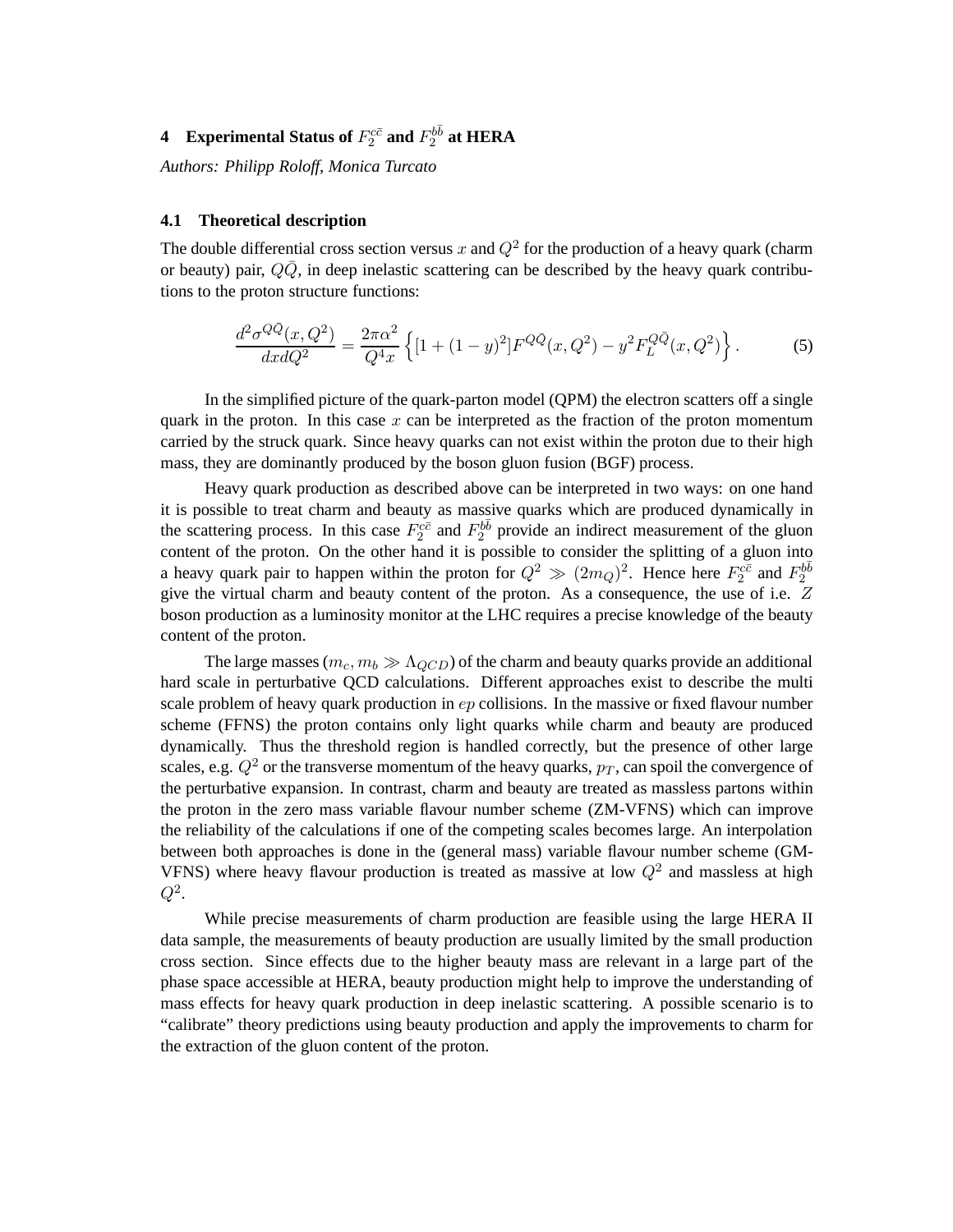# **4.2** Experimental results on  $F_2^{c\bar{c}}$

The charm contribution to the proton structure function  $F_2$ ,  $F_2^{c\bar{c}}$ , has been measured at HERA by the two Collaborations ZEUS [28-31] and H1 [32-35], in a wide kinematic region in  $x$  $(0.00002 \lesssim x \lesssim 0.03)$  and in the photon virtuality,  $Q^2$  (1 <  $Q^2$  < 1000 GeV<sup>2</sup>).

Charm production at HERA can be tagged in different ways. In the so-called *golden mode* a  $D^*(2010)$  meson is reconstructed through its decay  $D^{*+} \to D^0 \pi^+ \to K^- \pi^+ \pi^+$  (+c.c.). Other charmed mesons can also be reconstructed: the most copiously produced are  $D^0$ ,  $D^{\pm}$ ,  $D_s$ . The production cross sections of all these mesons can be measured in a defined kinematic region, and the total charm cross section can then be extracted by extrapolating the measurements to the full phase space. This extrapolated cross section is then used to evaluate  $F_2^{c\bar{c}}$ . Both the ZEUS and the H1 Collaborations have used this method to extract  $F_2^{c\bar{c}}$  from D mesons cross sections. Charm tagging with mesons gives a clean signature of charm production, but the extrapolation to the total charm cross section can be large, especially in the low  $Q^2$  region (as an example, at ZEUS typical extrapolation factors range from  $\sim 4$  in the low- $Q^2$ , low-x region to 1.5 at high- $Q^2$  [28]).

An alternative method to tag charm production takes advantage of the long lifetime of the charmed particles, by reconstructing secondary vertices from  $D$ -meson decay products, or, in inclusive analyses, by identifying tracks having impact parameter,  $\delta$ , significantly displaced from the event vertex. The secondary vertex reconstruction for  $D^{\pm}$  and  $D^{0}$  mesons has been used by the ZEUS Collaboration to enhance the signal to background ratio, and therefore the statistical precision, of the measurement [31]. On the other side, fully inclusive analyses use the significance of the impact parameter of the highest impact parameter tracks to separate charm and beauty from light flavour production [33, 34], since heavy flavours show a longer tail in the positive side of this distribution. The fraction of charm and beauty in an inclusive data sample can therefore be extracted by fitting the significance distribution to the contributions from beauty, charm, and lighter quarks. This method has been used by the H1 Collaboration to obtain some of the results presented here [33–35].

The advantage of the inclusive method is that the kinematic region for the measurement of charm production is significantly enlarged, and therefore the extrapolation needed for the measurement of  $F_2^{c\bar{c}}$  is strongly reduced.

The program HVQDIS [27] is the only program which is able to provide theoretical predictions for D meson production cross sections at NLO accuracy in perturbative QCD. It was used by the ZEUS and H1 Collaborations to extrapolate the measured cross section for a particular D meson final state to  $F_2^{c\bar{c}}$ . In this program, the production of heavy flavours is performed using the fixed flavour number scheme. The ZEUS and H1 measurements of  $F_2^{c\bar{c}}$  extracted in this way should therefore be compared with NLO QCD predictions evaluated in the FFNS.

The results for  $F_2^{c\bar{c}}(x,Q^2)$  are shown in Fig. 12. In the figure the ZEUS and H1 measurements, obtained from charmed meson production, are compared with the H1 results from inclusive lifetime measurements. The agreement between the experiments is good, validating the two different analysis procedures. The data rise with increasing  $Q^2$ , with the rise becoming steeper at lower  $x$ .

The data are also compared with perturbative QCD predictions at NLO. Two different parameterisations of the proton PDFs have been used for the NLO QCD calculations, in or-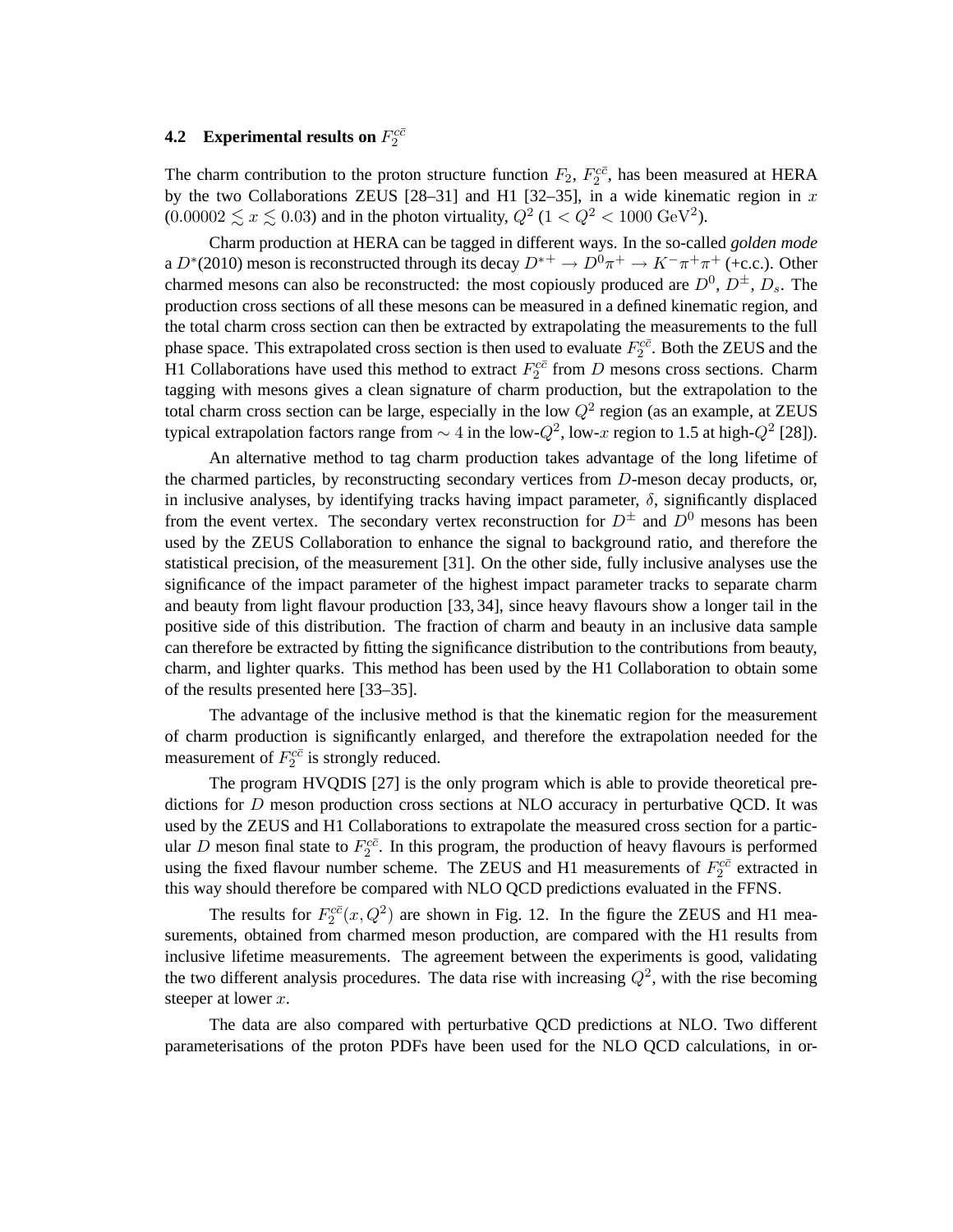

Fig. 12: The measured  $F_2^{c\bar{c}}$  at x values between 0.00003 and 0.03 as a function of  $Q^2$ . The data are shown with statistical uncertainties (inner bars) and statistical and systematic uncertainties added in quadrature (outer bars). The data are compared with next-to-leading order QCD predictions, evaluated using different proton PDFs.

der to check the sensitivity of the predictions to different gluon densities: CTEQ5F3 [36] and MRST2004FF3 [37]. The charm data are in general well described by NLO QCD: this shows that the proton PDFs, which are extracted mainly from inclusive scattering data, are also able to describe reasonably well charm production. The two PDFs show differences in the low  $x$  region, demonstrating the sensitivity of the measurement to different parameterisation of the gluon density in the proton.

# **4.3** Experimental results on  $F_2^{b\bar{b}}$

The beauty contribution to the inclusive structure function  $F_2$  was measured by the ZEUS Collaboration using muons and jets and by the H1 Collaboration from lifetime information of displaced tracks.

The ZEUS Collaboration measured beauty production in events with a muon and a jet,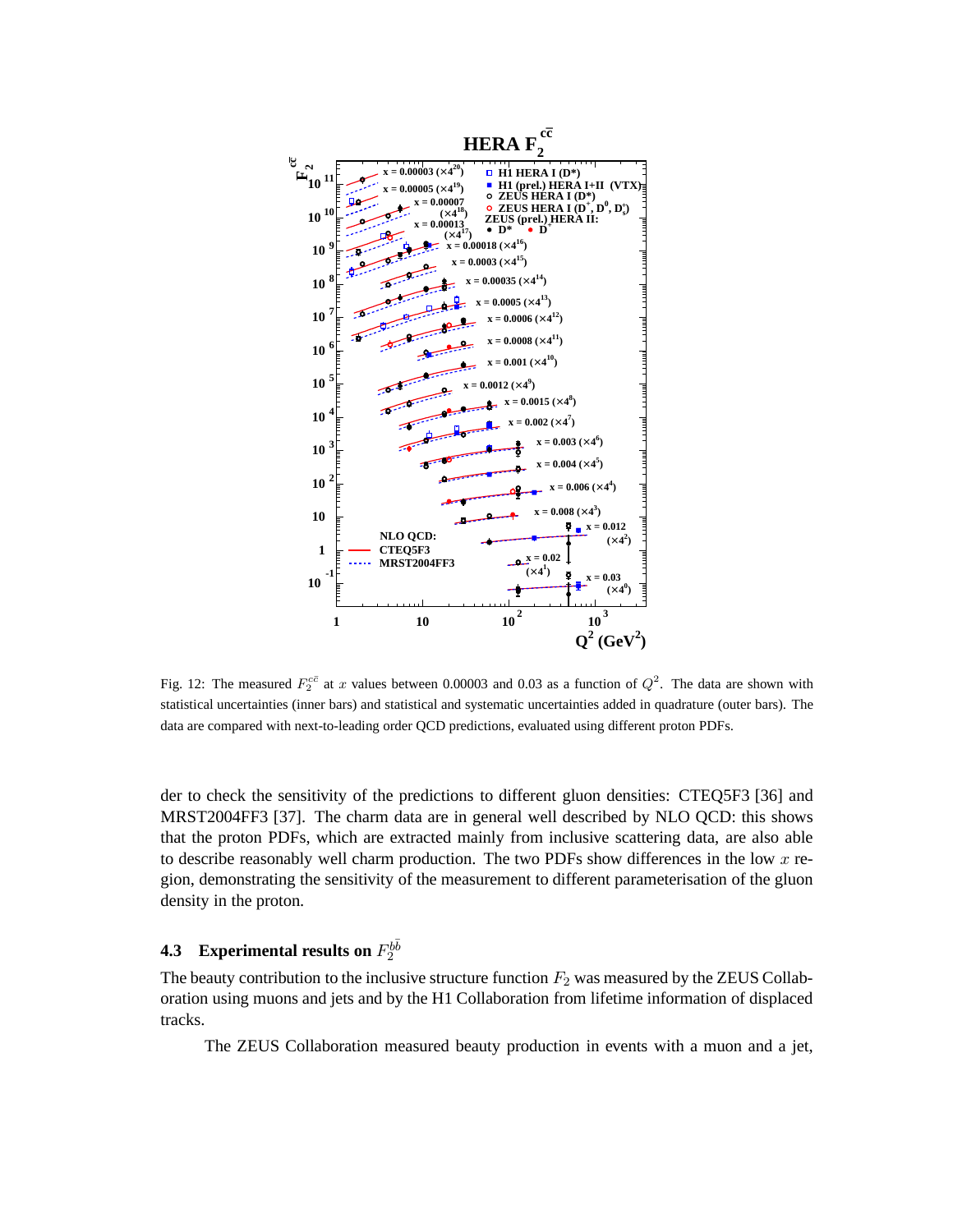using a data sample of  $\mathcal{L} = 39 \text{ pb}^{-1}$ . The fraction of beauty quarks in the data was derived using the distribution of the transverse momentum of the muon relative to the axis of the associated jet,  $p_T^{\text{rel}}$  [38]. Due to the larger mass of the beauty quark, muons originating from b decays tend to higher values of  $p_T^{\text{rel}}$  compared to muons from charm and light flavour decays. The beauty contribution to  $F_2, F_2^{\tilde{b}\tilde{b}}$ , was obtained by extrapolating the double differential cross sections as a function of  $Q^2$  and x to the full phase space using the HVQDIS program, as for the extraction of  $F_2^{c\bar{c}}$  from the visible cross sections for D meson production. Here extrapolation factors between 3 and 6 decreasing with  $Q^2$  had to be applied.

The H1 collaboration extracted  $F_2^{b\bar{b}}$  in a fully inclusive analysis based on information from the Central Silicon Tracker. The impact parameter significance of tracks in the transverse plane was used in a fit to extract the (charm and) beauty fractions in the considered data sample [35]. Due to the long lifetime of the  $B$  hadrons, it is possible to distinguish the position of the decay vertices of these particles from the primary interaction vertex. As a consequence, tracks originating from beauty decays exhibit large positive impact parameters compared to tracks coming from lighter quarks. An advantage of the inclusive lifetime method is that the extrapolation to the full phase space is smaller. Recent results from the HERA II period were combined with earlier measurements [33, 34].

The results obtained by the H1 and ZEUS Collaborations are summarised in Fig. 13. The reduced cross section

$$
\tilde{\sigma}^{b\bar{b}} = F_2^{b\bar{b}} - \frac{y^2}{1 + (1 - y)^2} F_L^{b\bar{b}},\tag{6}
$$

is shown as a function of x for different values of  $Q^2$ . Although very different methods have been used, the results are in agreement within the large errors.

The data are compared to NLO QCD predictions using different schemes [39]. The CTEQ5F4 [36] is done in the FFNS, while MRST04 [40], MRST NNLO [41] and CTEQ6.5 [42] implement the VFNS. At low values of  $Q^2$  and x the predictions of the CTEQ and MRST groups differ up by a factor two, but the present statistical accuracy of the data does not allow to discriminate between the different calculations. A better precision of the data is needed in order to better understand the different aspects of the theoretical calculations and to disentangle between different approaches.

#### **4.4 Conclusions and outlook**

Both experiments, H1 and ZEUS, collected a data sample of about  $0.5 \text{ fb}^{-1}$ . The analysis of the full HERA I+II dataset will increase the available statistics by a factor of 2 to 10, depending on the analysis. The combination of different heavy flavour tagging methods (e.g. different  $D$ mesons for charm, different leptons for beauty, inclusive analyses) can further improve the precision of the measurements, keeping also into account the fact that the systematic uncertainties of different tagging techniques are at least partially uncorrelated. The final step is the combination of the ZEUS and H1 data into a single measurement: this will again double the available dataset.

New detector components, which allow to extend the kinematic range of the  $F_2^{c\bar{c}}$  and  $F_2^{b\bar{b}}$ measurements, were installed for the HERA II data taking period. The forward region can be studied using the ZEUS Straw Tube Tracker and Forward Microvertex Detector while the H1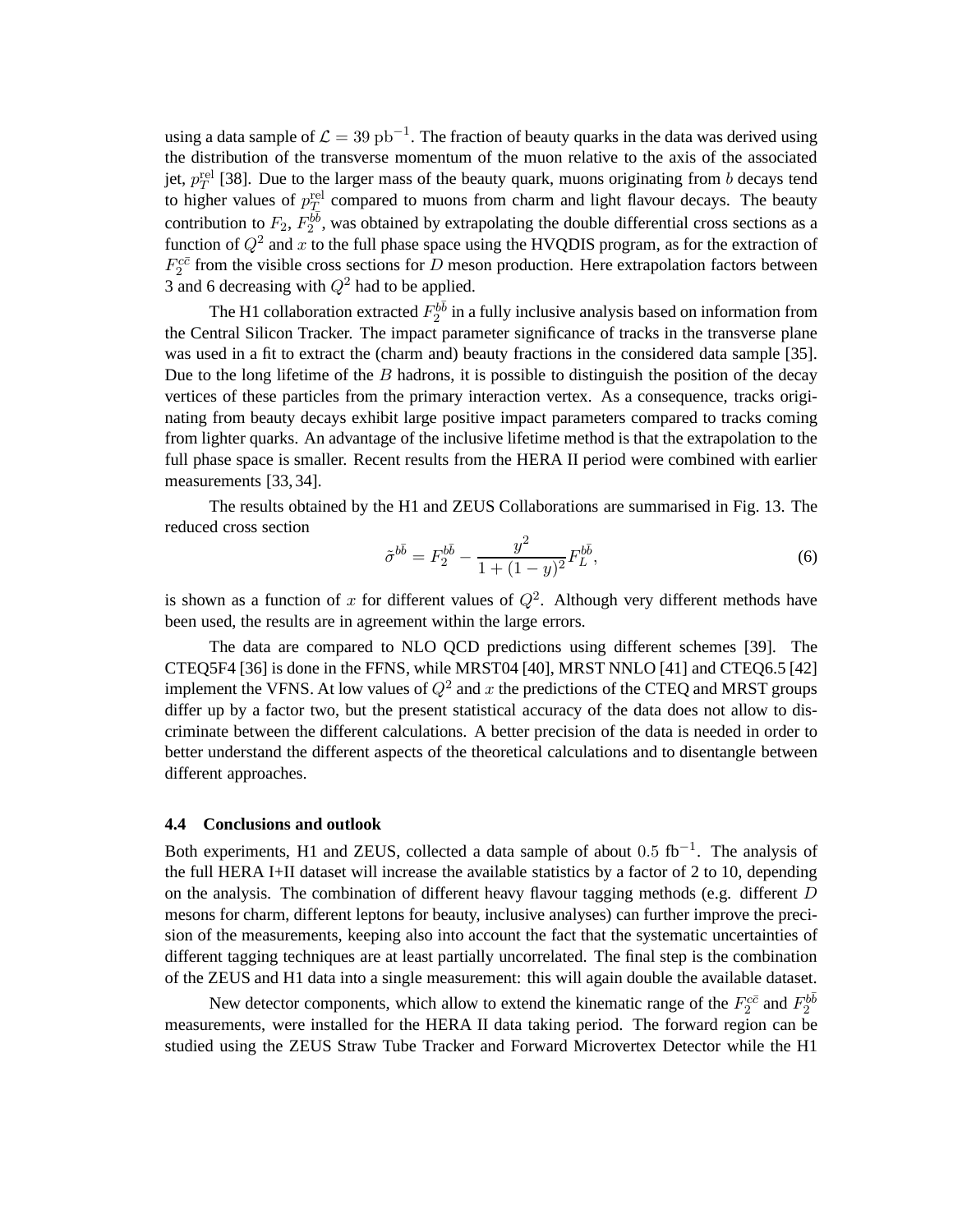

Fig. 13:  $\tilde{\sigma}^{b\bar{b}}$  as a function of x for different values of  $Q^2$ . The inner error bars represent the statistical uncertainties only while the outer error bars correspond to statistical and systematic uncertainties added in quadrature. Different predictions are compared to the data.

Backward Silicon Tracker gives access to the backward region.

Significant improvement in the precision of the measurements is therefore possible and will be reached by the final HERA analyses. The new beauty measurements will be of help to understand some aspects of the theory that will be then implemented for the description of charm production. A final combined ZEUS+H1 measurement of charm production could be used in the PDF fits and will hopefully help to learn something more on the gluon density in the proton.

# **References**

- [1] H1 Collaboration, H1prelim-08-072, *https://www-h1.desy.de/publications/H1preliminary.short list.html#HQ*, 2008.
- [2] H1 Collaboration, A. Aktas *et al.*, Eur. Phys. J. **C 51**, 271 (2007).
- [3] H1 Collaboration, H1prelim-08-073, *https://www-h1.desy.de/publications/H1preliminary.short list.html#HQ* (2008).
- [4] H1 Collaboration, A. Aktas *et al.*, arXiv 0808.1003 (hep-ex) 2008.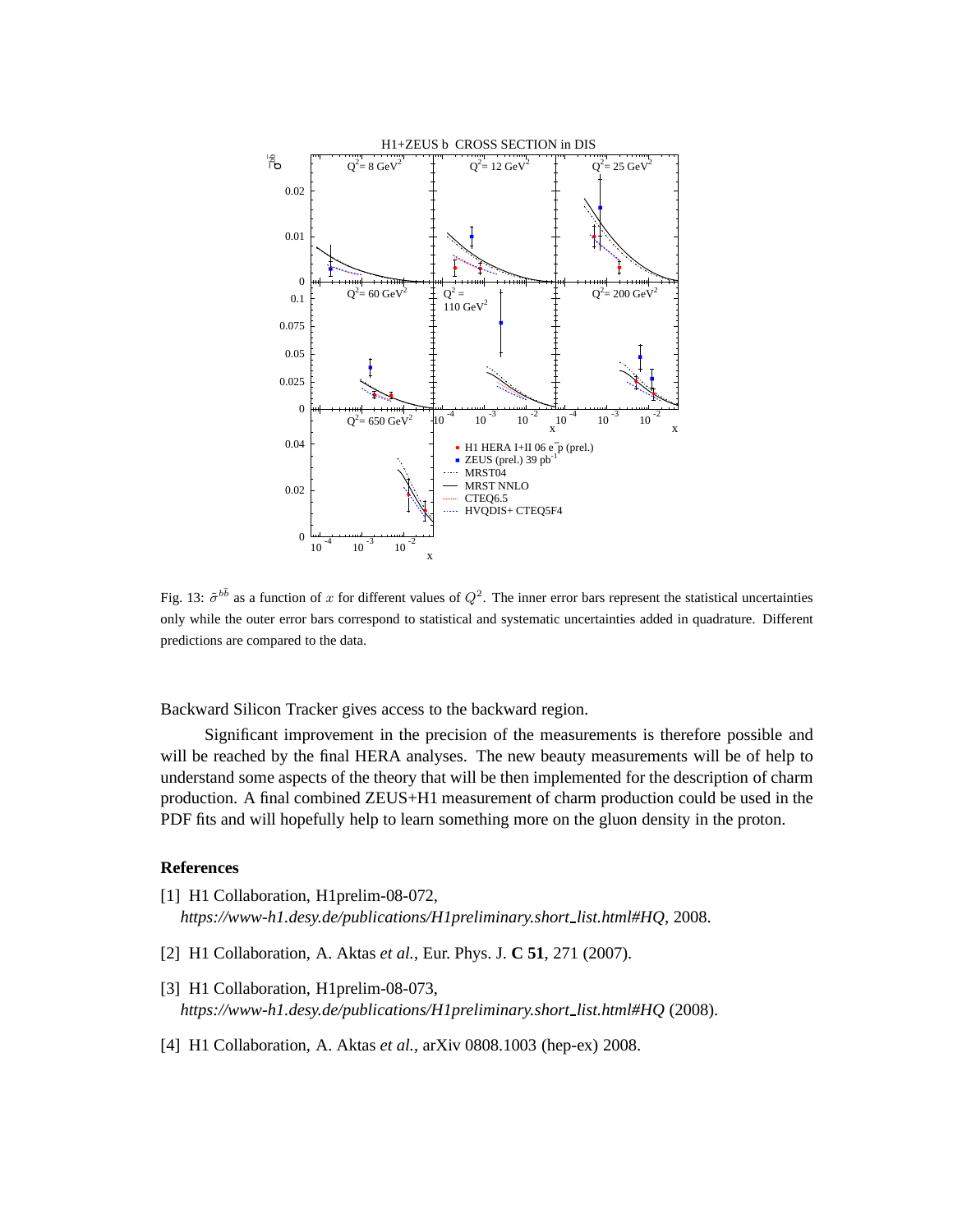- [5] ZEUS Collaboration, ZEUS-prel-07-008, *http://wwwzeus.desy.de/physics/hfla/public/abstracts07/paper/f2charm zeus EPSPaper 106.ps*, 2008.
- [6] ZEUS Collaboration, S. Chekanov et al., Phys. Lett. **B649**, 111-121 (2007).
- [7] ZEUS Collaboration, S. Chekanov et al., DESY-08-129, arXiv:0807.1290 [hep-ex] (2008).
- [8] ZEUS Collaboration, S. Chekanov et al., JHEP **0707**, 74 (2007).
- [9] ZEUS Collaboration, ZEUS-prel-07-010, *http://www-zeus.desy.de/physics/hfla/public/abstracts07/*, 2008.
- [10] A. Baird et al., IEEE Trans. Nucl. Sci. **48**, 1276 (2001).
- [11] A. Schöning, Nucl. Instr. and Meth. **A518**, 542 (2004).
- [12] A.W. Jung et al., *First Results from the Third Level of the H1 Fast Track Trigger*, Proc. of the 2007 IEEE NPSS RealTime Conference, Chicago, USA, 2007.
- [13] H1 Collaboration, A. Aktas *et al.*, Eur. Phys. J. **C 50**, 251 (2006).
- [14] S. Frixione, M.L. Mangano, P. Nason and G. Ridolfi, Phys. Lett. **B 348**, 633 (1995).
- [15] U. Bassler, G. Bernardi, Nucl. Instr. and Meth. **A361**, 197 (1995).
- [16] H. Jung, PDF4MC, *http://indico.cern.ch/conferenceDisplay.py?confId=36364*, 2008.
- [17] H1 Collaboration, A Aktas *et al.*, *Study of Charm Fragmentation into* D∗± *Mesons in Deep-Inelastic Scattering at HERA*, [arXiv:0808.1003], submitted to Eur. Phys. J. C
- [18] S. Fang [ZEUS Collaboration], "Charm fragmentation function and charm fragmentation fractions at ZEUS," Proceedings DIS 2007, Munich, Germany, April 16 − 20, Eds. G. Grindhammer and K. Sachs, 10.3360/dis.2007.147
- [19] ALEPH Collaboration, S. Schael *et al.*, Phys. Lett. **B 606**, 265 (2005); G. Rudolph [ALEPH collaboration], private communication.
- [20] E.N. Koffeman *et al.*, Nucl. Instrum. Meth. **A 453**, 89 (2000). D. Dannheim *et al.*, Nucl. Instrum. Meth. **A 505**, 663 (2003).
- [21] ZEUS Collaboration, U. Holm(ed.), *The ZEUS Detector.* Status Report (Unpublished), DESY (1993), available on http://www-zeus.desy.de/bluebook/bluebook.html
- [22] ZEUS Collaboration, S. Chekanov *et al.*, Phys. Rev. **D 70**, 012008 (2004).
- [23] ZEUS Collaboration, S. Chekanov *et al.*, DESY-08-056 (May 2008).
- [24] H1 Collaboration, A. Aktas *et al.*, Eur. Phys. J. **C47**, 597-610 (2006).